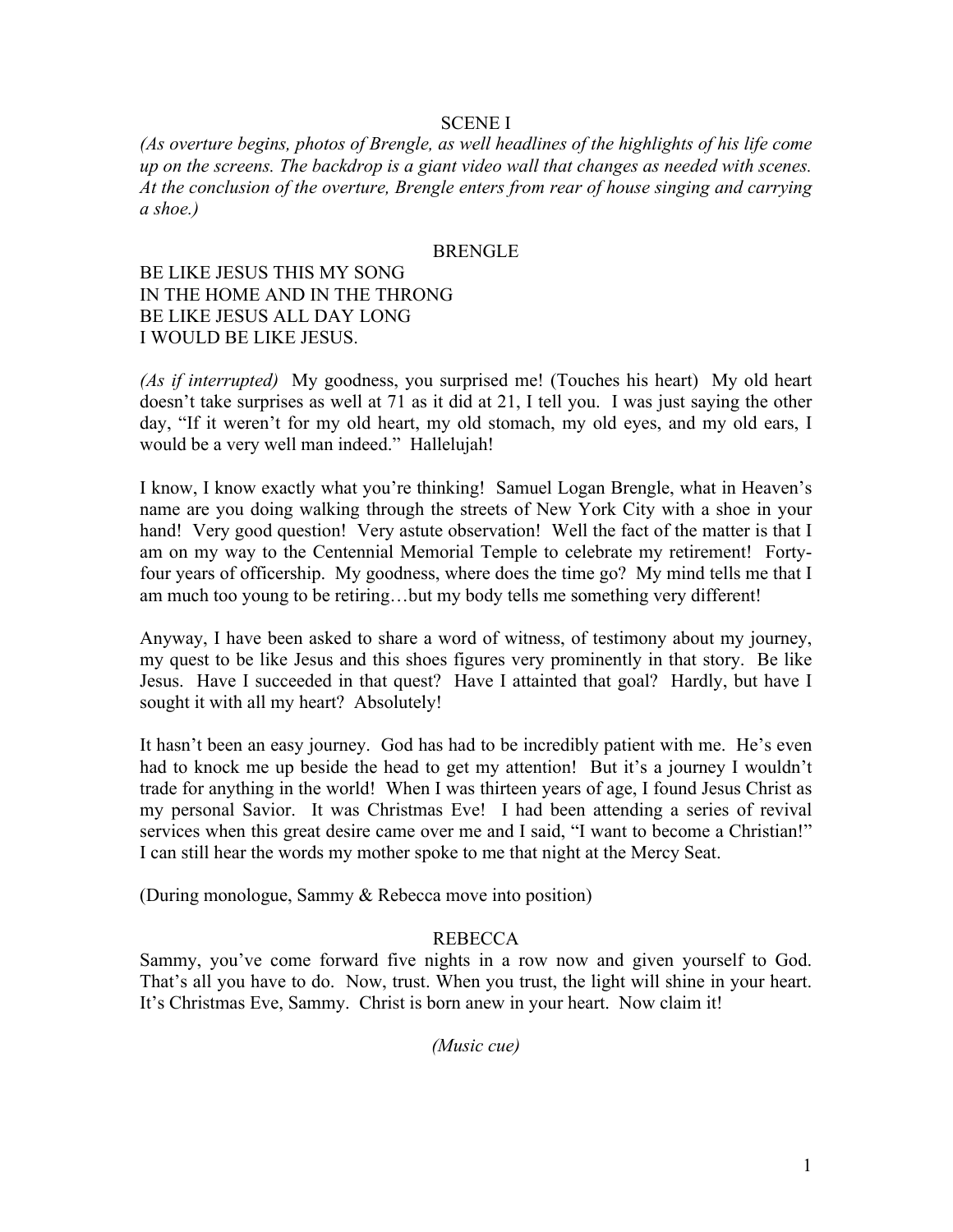#### VILLAGERS

GLORIA! GLORIA! GLORY! GLORIA! GLORIA! GLORIA! GLORY! GLORIA! CHRIST IS BORN! CHRIST IS BORN!

#### SAMMY

WHAT IS THIS FEELING, WHY IS MY HEART SO LIGHT? MY HEAD IS REELING; I'M ABOUT TO TAKE FLIGHT! ALL OF THE PAIN, ALL THE GUILT HAS BEEN LIFTED; IT'S REARRANGED; MY WHOLE COURSE HAS BEEN SHIFTED. THE OLD IS NOW GONE, I HAVE A NEW START. WHAT IS THE REASON?

#### VILLAGERS

WHAT IS THE REASON?

## SAMMY

IT'S CHRISTMAS IN MY HEART!

IN MY HEART IT IS CHRISTMAS! CHRISTMAS MEANS A NEW START. CHRISTMAS MEANS GOD IS WITH US AND THE DARKNESS MUST DEPART! IN MY HEART IT IS STARTING, STARTING NOW LIKE A SONG. GOD'S GREAT PEACE HE'S IMPARTING AND TO HIM I BELONG!

(During this segment, everyone puts on scarves, coats, etc. The backdrop changes from chapel to outdoors; it's evening. Lights up on the floor of the arena to reveal a skating rink and a group building a snowman. It is snowing on the screen and auditorium.)

## VILLAGERS

GLORIA! GLORIA! GLORY! GLORIA! GLORIA! GLORIA! GLORY! GLORIA! CHRIST IS BORN! CHRIST IS BORN!

#### SAMMY

WHAT IS THE REASON, WHY DO I WANT TO SING? NO MATTER THE SEASON, IT'S ALWAYS LIKE SPRING! HIS LIGHT HAS SHONE, ALL THE DARKNESS IS SCATTERED; HIS BLOOD ATONES AND THAT'S ALL THAT MATTERS! HIS JOY IS MY OWN, NONE CAN TEAR US APART. WHAT IS THE REASON?

#### VILLAGERS

WHAT IS THE REASON?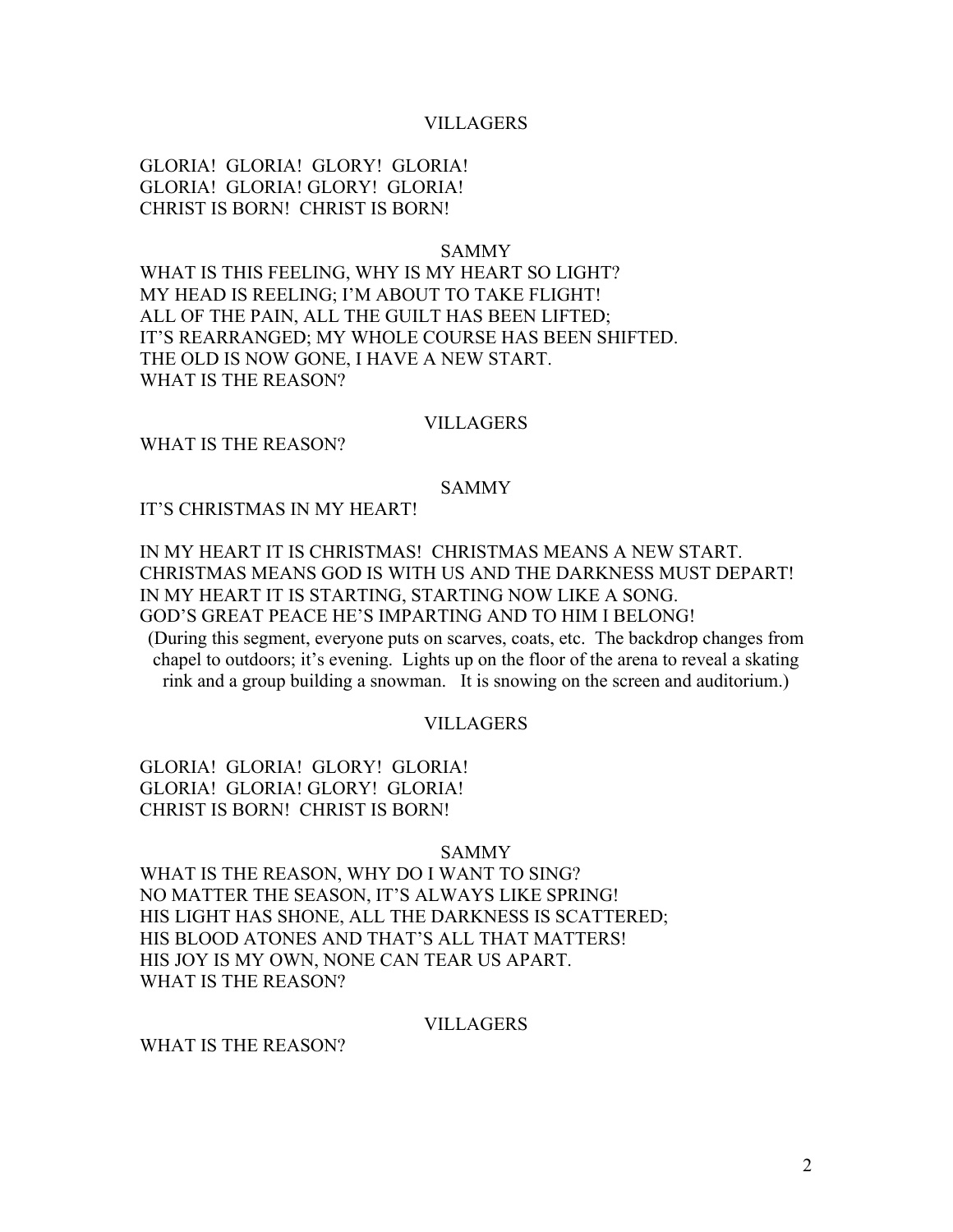#### SAMMY

## IT'S CHRISTMAS IN MY HEART!

## ALL

IN MY HEART IT IS CHRISTMAS! CHRISTMAS MEANS A NEW START. CHRISTMAS MEANS GOD IS WITH US AND THE DARKNESS MUST DEPART! IN MY HEART IT IS STARTING, STARTING NOW LIKE A SONG. GOD'S GREAT PEACE HE'S IMPARTING AND TO HIM I BELONG!

## ALL

IN MY HEART IT IS CHRISTMAS! CHRISTMAS MEANS A NEW START. CHRISTMAS MEANS GOD IS WITH US AND THE DARKNESS MUST DEPART! IN MY HEART IT IS STARTING, STARTING NOW LIKE A SONG. GOD'S GREAT PEACE HE'S IMPARTING AND TO HIM I BELONG! IT'S CHRISTMAS IN MY HEART!

#### SAMMY

IN MY HEART!

#### SCENE II

#### *(Cross-fade to Brengle)*

#### BRENGLE

Very early in life, my mother instilled within me a love for books and words. While my schoolmates memorized their ABCs, I read *Pilgrims Progress, Ivanhoe, Les Miserables*, Webster's *Unabridged Dictionary –* anything to quench my insatiable appetite for learning. Oh, and words! How I loved the sounds of words, combinations of nicely arranged words. I liked the look of them on paper; and I liked the purpose of them – to make people know what exactly is in the minds and hearts of others. I was fascinated by the fact that thoughts could leap back and forth, enrich, define and grow; pulse with purpose and not be wasted. Learn. Learn. Learn. That became my life's ambition.

*(Scene – cross fade, lights down on Brengle, down on Sammy and friends, but up on Young Adult Sam and friends, who are stage right, similarly dressed. Sam is seated in a similar chair, holding the same book as Sammy, practicing his elocution lesson [something similar to Steve Carell in Bruce Almighty], when his friends, who have been watching him from just off the side, sneak up on him and scare him, then burst into laughter)*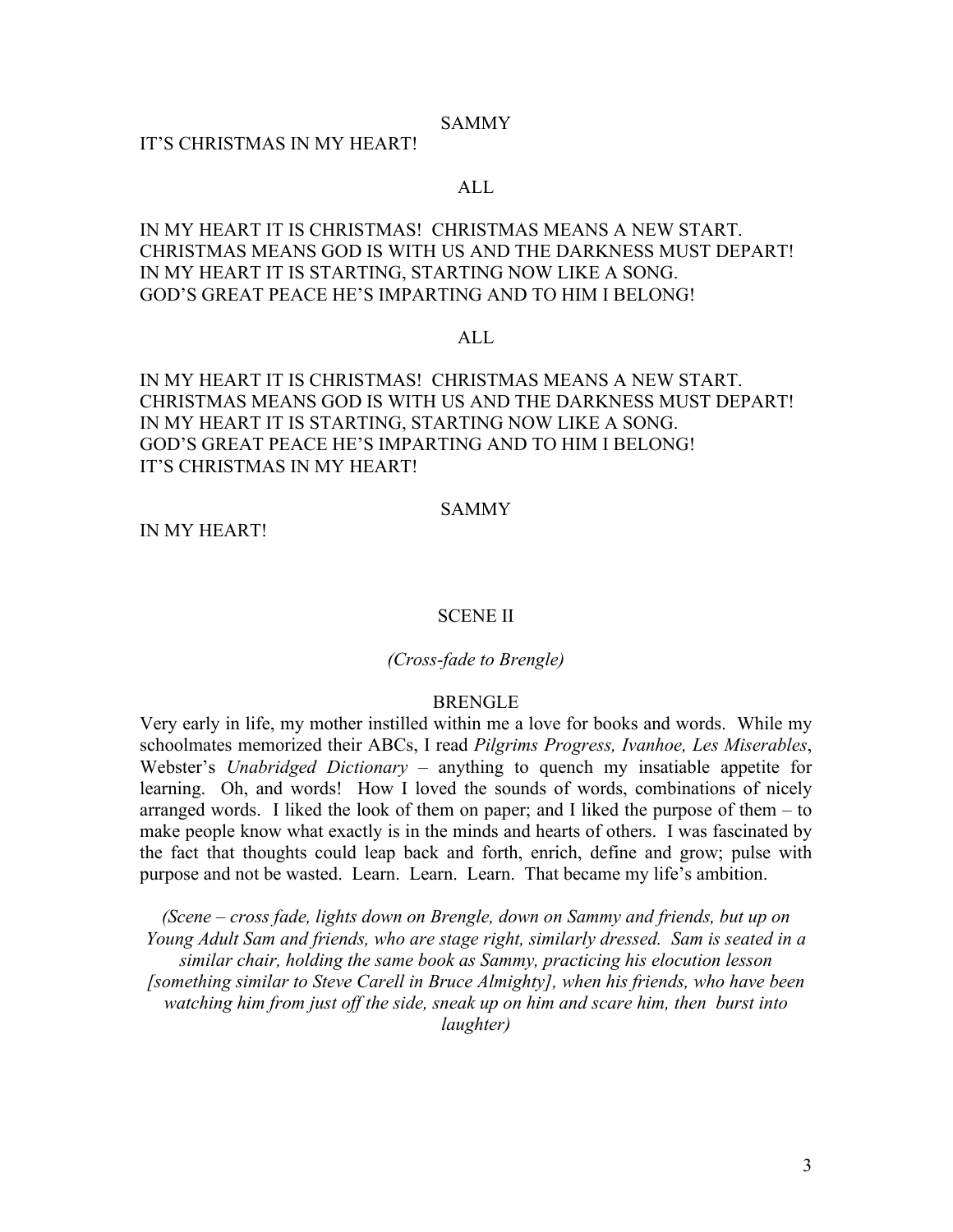## FRIEND 1

SAM

FRIEND 2

What was that all about?

It's called elocution.

Elo-what???

SAM

Elocution: the art of perfecting one's speech.

# FRIEND 2

Looks more like electrocution, if you ask me! (Two friends laugh)

# FRIEND 1

Sam, if I didn't know better, I'd think you were possessed by a demon or evil spirit!

# SAM

The only spirit possessing me is the Spirit of Ambition! And there's nothing wrong with that. I've decided to make my mark on the world as a lawyer!

# FRIENDS 1 & 2

A lawyer?

# FRIEND 1

Now Sam, why would anyone want to be a lawyer?

# FRIEND 2

Hey Sam, what's the difference between a lawyer and a catfish?

# SAM

I don't know, what's the difference between a lawyer and a catfish?

# FRIEND 2

One's a scum-sucking bottom dweller…and the other's a fish! *(Friends laugh)*

# SAM

Laugh all you want, but I'm telling you, words are power and only the powerful will inherit the future. Listen boys, it's the Golden Age! A man can make his fortune by the words he speaks. Small-minded people can be dazzled and dizzied by verbal eloquence. The most popular man in any circle uses words profusely, with a colorful, stylized, bombastic and bounteous vocabulary.

# FRIEND 2

Could somebody translate that into English for me? *(They laugh)*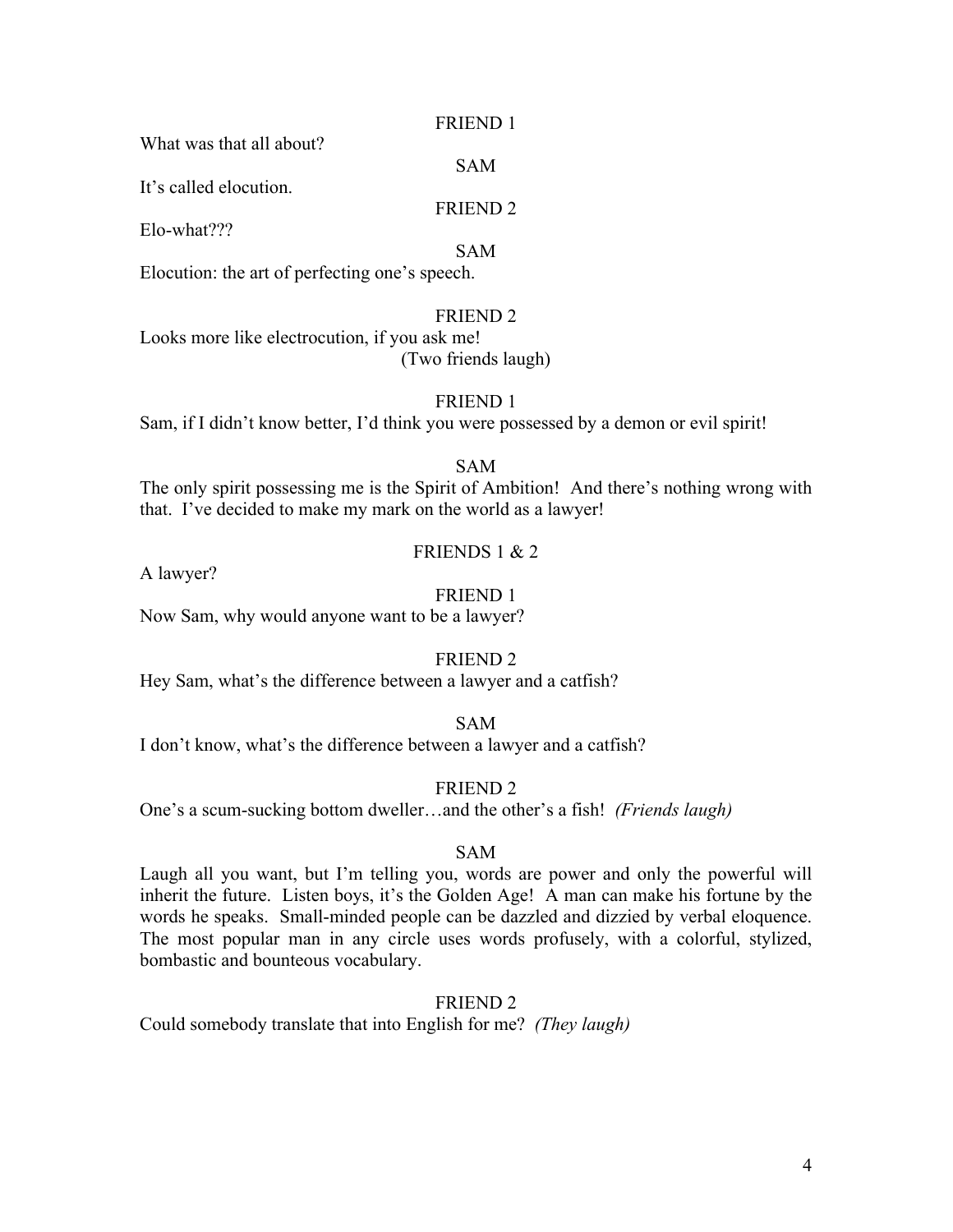### FRIEND 1

Okay Sam, no need to go down this road again. We're going to leave you to your thoughts…and words! Don't stay up too late studying. (To Friend 2) His lights are on when we go to bed and on when we wake up in the morning.

## FRIEND 2

Yeah, it's like he must own stock in a candle factory or something!

## SAM

Go, go, I'm fine. I have plenty to keep me busy. To me, this *is* fun. See you tomorrow. *(They leave)*

SAM

Never thought they'd leave; now to the important work.

(Music Cue)

MY VOICE MUST SOUND JUST LIKE AN ORGAN, DEEP AND FULL OF TONE; RICH AND FILLED WITH TEXTURE, NOT A BORING SONG THAT DRONES; A VOICE THAT WHEN IT'S HEARD WILL SEND A SHIVER UP THE SPINE AND EVERYONE WHO HEARS IT WILL DECLARE, "MY, HOW DIVINE!"

A MESMERIZING VOICE IS WHAT IT TAKES TO MAKE ONE GREAT; A PERSON WHO JUST WHINES WILL NEVER WIN HIS FIRST DEBATE. SOME CAN RECITE THE ALPHABET AND CAUSE THE WORLD TO WEEP; WHILE OTHERS WITH A LESSER VOICE, WOULD PUT THE WORLD TO SLEEP.

*IN ORDER TO COMMUNICATE, A PERSON MUST ARTICULATE AND NOT TO SELF-HUMILIATE, ONE ALWAYS MUST ENUNCIATE AND SPEAK THEIR WORDS QUITE CLEARLY!*

*AND LET ME JUST REITERATE, AND SIMPLY NOT INSINUATE AND CLEARLY I MUST VALIDATE AND NEVER WOULD I OVERSTATE THAT POINT; I SPEAK SINCERELY.*

*AND IF THE WORLD I'D DOMINATE, AND BE A WORDSMITH HEAVYWEIGHT THEN EVERY FOE I'LL DECIMATE AND BE THE ONE THEY CELEBRATE THE ONE THEY LOVE SO DEARLY!*

SO UNTIL THEN I'LL PRACTICE AND PERFECT THE ART OF SPEECH AND SHOW THE WORLD JUST WHAT I'VE GOT, A THING OR TWO I'LL TEACH.

AND ONE DAY SOON I WILL BE KNOWN, KNOWN FROM THE NORTH TO SOUTH;

AND HAVE MY NAME ON EVERY LIP, SPOKEN FROM EVERY MOUTH.

THIS IS MY LIFE'S AMBITION.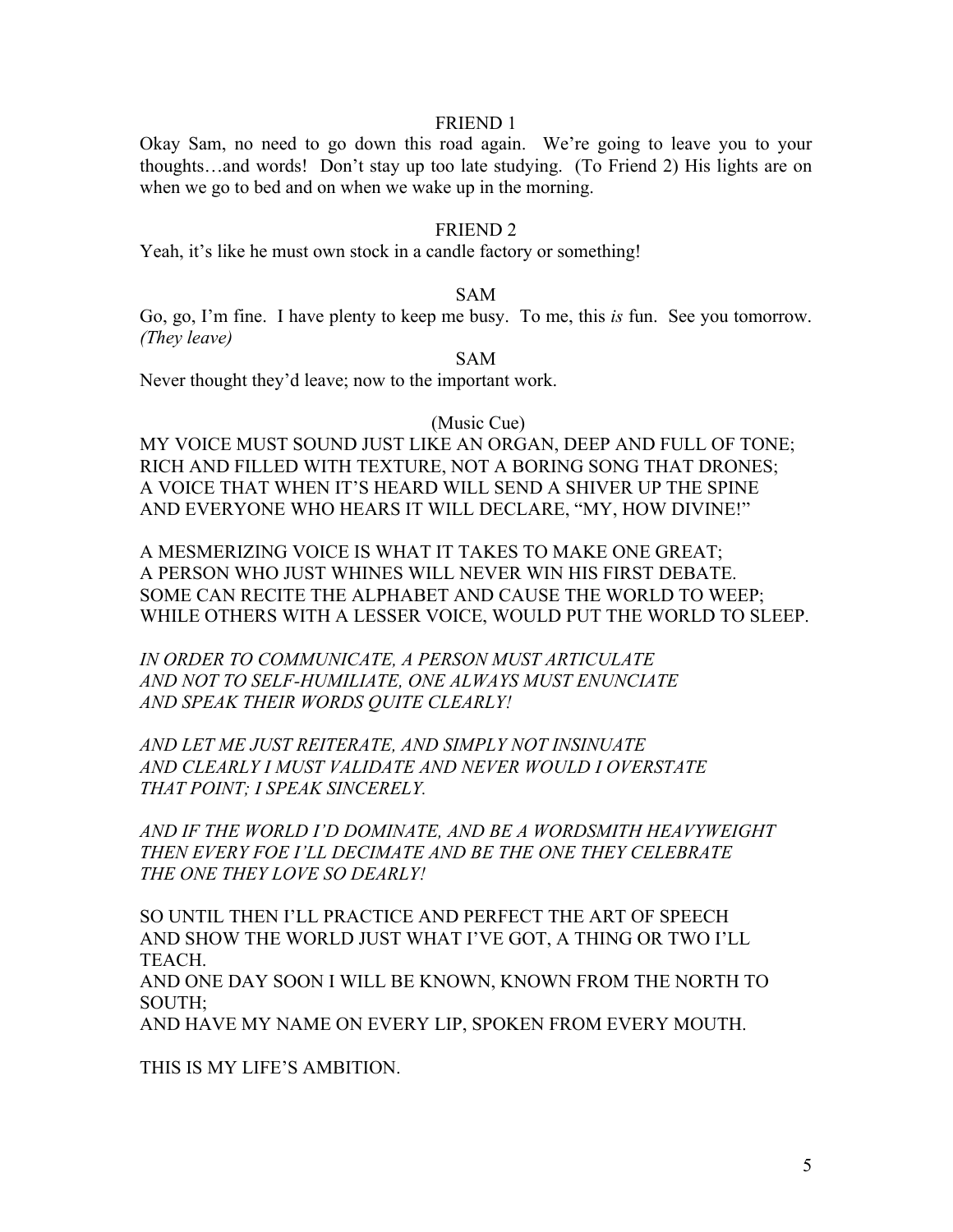## SCENE III (Cross fade to Brengle) **BRENGLE**

As a student at DePauw University, I was invited to join the Delta Kappa Epsilon Fraternity and, almost immediately, chosen to represent my school in state debating competitions. I crushed the opposition with ease, concluding it was a great way to become famous.

The conversion experience that was mine at 13 had never left me. I even felt God calling me to the ministry. I still attended Bible studies and theological discussions, but it was merely intellectual stimulation - until a fellow student told me about a special experience – he called it "Holiness." His very life gave credence to its power! What an intriguing idea - that every aspect of one's life could be brought into captivity to God.

After graduating from DePauw, I entered Boston University School of Theology. There, I came upon the writings of an English-woman, who, with her husband, had recently founded a novel religious organization called The Salvation Army. This woman, Catherine Booth, wrote about something called a clean heart…holiness. There it was again! I began to read everything I could on the subject. I began to hunger for this experience that would deliver me from pride, selfish ambition, from myself. As I read of the attributes of Jesus, I saw his humility, and my pride; his meekness and my temper; his lowliness and my ambition; his purity and my uncleanness; his selflessness and my selfishness; his holiness and my unholiness. Taking my eyes off everyone but Jesus, I came to loathe myself. A fierce battle raged for quite sometime.

# (Cross fade to Sam)

# SAM

## (On the floor in his bedroom)

Lord, I want to be an eloquent preacher, but if by stammering and stuttering I can bring greater glory to you than by eloquence, then let me stammer and stutter. (Pause)

Lord, I am willing to appear a big blunder and a complete failure if only you will cleanse me and dwell in me! (Pause)

Lord, if you will give me a clean heart, I will give your people the unadorned truth always! (Pause)

(Picking up his Bible and turning the page.) "If we confess our sins, He is faithful and just to forgive us our sins, and to cleanse us from all unrighteousness." He is faithful. He is faithful!!! That's it! I just have to trust that God is faithful! Lord I believe Your Word! I believe that you are faithful and will cleanse my heart. Lord, I receive the gift of Your Holy Spirit! (Sam paces back and forth praising the Lord)

If I don't tell someone about this, I think I'll explode!

(Scene change – outdoors, Boston Common. Sees a friend and runs to him.)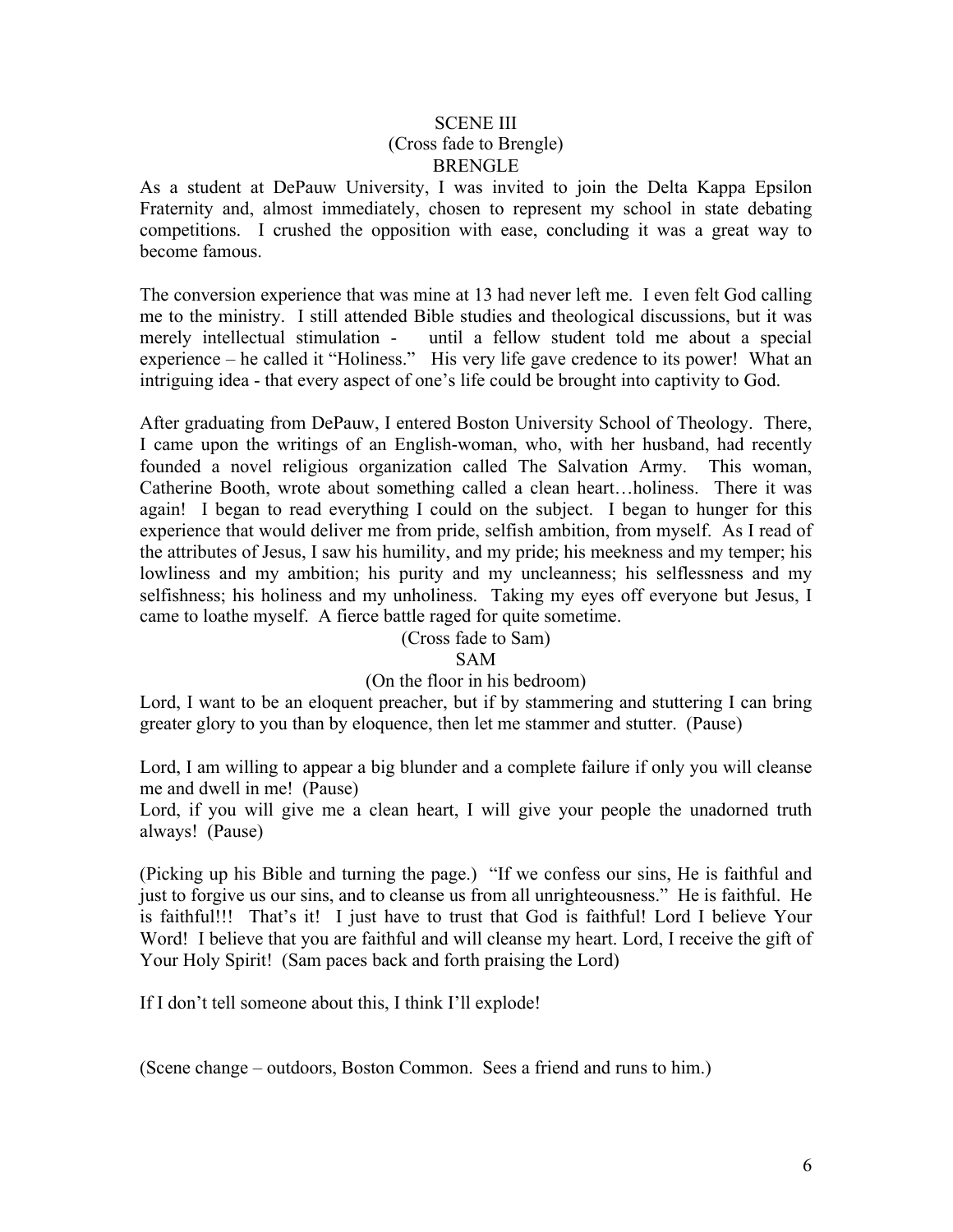George, George you won't believe it! I can scarcely believe it myself.

# **GEORGE**

Slow down Sam before you have a heart attack.

## SAM

(As Sam speaks, he begins to catch the attention of those around him.)

Oh, my heart has been attacked alright…attacked by love, God's pure, sanctifying love! I've been praying for God's holiness to reign in my heart. Well, this morning, I received the blessing of holiness!

# GEORGE

Well, Hallelujah, Sam! Hallelujah! That's something too incredible to *not* share!

## (As Sam sings, people begin to gather) SAM

I WOKE UP THIS MORNING WITH A HUNGER AND A THIRST; AND AS I READ MY BIBLE, I THOUGHT MY HEART WOULD BURST; FOR THE LIFE TO WHICH YOU HAVE CALLED ME, YES A LIFE THAT'S TRUE TO GOD. 'CAUSE I'VE REALIZED LORD, I'M NOTHING, NO NOTHING BUT SOME SORT OF FRAUD!

THEN THE HOLY SPIRIT STARTED, STARTED TO TAKE, TAKE CONTROL; THEN HE PURIFIED MY HEART AND SANCTIFIED MY SOUL!

THANK YOU, THANK YOU FATHER FOR THE GIFT OF YOUR SPIRIT IN ME! THANK YOU, THANK YOU FATHER FOR THE SPIRIT THAT SETS ME FREE! YOU'VE GIVEN ME A NEW AMBITION, A HOPE AND A SANCTIFIED MISSION, A MISSION THAT COMES FROM ABOVE, AND IT'S A MISSION OF PURIFIED LOVE! THANK YOU, THANK YOU FATHER FOR THE GIFT OF YOUR SPIRIT IN ME! THANK YOU, THANK YOU FATHER FOR THE SPIRIT THAT SETS ME FREE!

THANK YOU FOR THE SUN IN THE SKY! THANK YOU FOR THE CREATURES THAT FLY! THANK YOU FOR THE FOLK ON THE STREET! THANK YOU FOR THE GRASS 'ROUND MY FEET! THANK YOU FOR THIS LOVE THAT I FEEL! THANK YOU FOR YOUR SPIRIT'S SEAL! THANK YOU FOR THE TRINITY! THANK YOU 'CAUSE YOU SANCITIFIED ME! (REPEAT) THANK YOU! THANK YOU! THANK YOU! THANK YOU! I WANT TO THANK YOU! THANK YOU! THANK YOU! THANK YOU!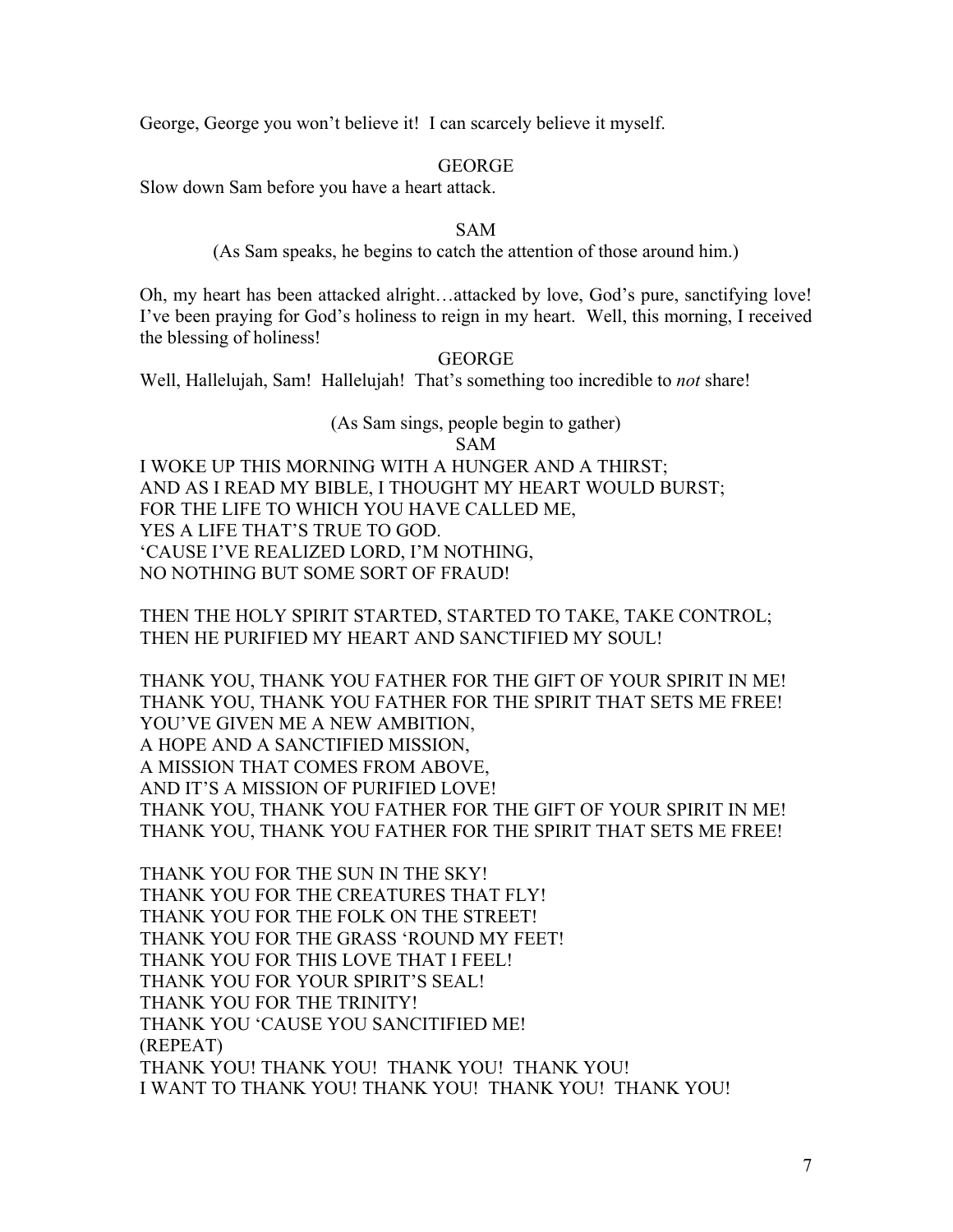# THANK YOU, THANK YOU FATHER FOR THE GIFT OF YOUR SPIRIT IN ME! THANK YOU, THANK YOU FATHER FOR YOUR SPIRIT THAT SETS ME FREE! FOR YOUR SPIRIT THAT SETS ME FREE! YES, YOUR SPIRIT HAS SET ME FREE! SET ME FREE!

# SCENE IV

## (Cross fade to Brengle)

## BRENGLE

The Salvation Army had recently opened work in Boston and announced that the international head of the movement, General William Booth, would be conducting a series of meetings. Ministers and seminary students came to hear him speak. I remember the door of the sanctuary opening and the lean, thin form of a man walking through it. His long beard was flowing and his dark blue military tunic was open, exposing a flaming red Guernsey on which was written the words: BLOOD AND FIRE. Bursting into tears at the sight of him, I clung to his every word. I knew God was calling me to be an evangelist, and as I shook his hand at the conclusion of the meeting, I found myself whispering, "I wish I could join you."

However, General Booth returned to England and I went back to my studies. Then one day, Clement Studebaker, the millionaire wagon and motor car builder, surprised me with a visit. He had built a large, new church for the wealthy, upper-class of South Bend, Indiana.

(Cross fade to stage; Sam and Studebaker)

## STUDEBAKER

Reverend Brengle, what I'm offering you is a-once-in-a-lifetime opportunity. How many other twenty-four year olds do you know that have ever been given a chance like this? Skip all those poor church appointments with their paltry memberships and ignorant congregants and right away preach to a crowd of significance. Oh, and money! Don't forget about the money the pastor of Studebaker Church will earn. I'm quite sure with all your studies you've accumulated a little debt. I assure you the salary my congregation can offer you will be far greater than any you'll command for years. And don't forget the prestige that being the pastor of a church such as mine will bring. Son, you can have it all: status, fortune, acclaim! I've chosen you to pastor my church.

## SAM

Oh, Mr. Studebaker, this is an incredible offer…beyond comprehension. But in all fairness to you and your church, I need pray about this. I need to know this is God's will for my life. You will have my answer very soon.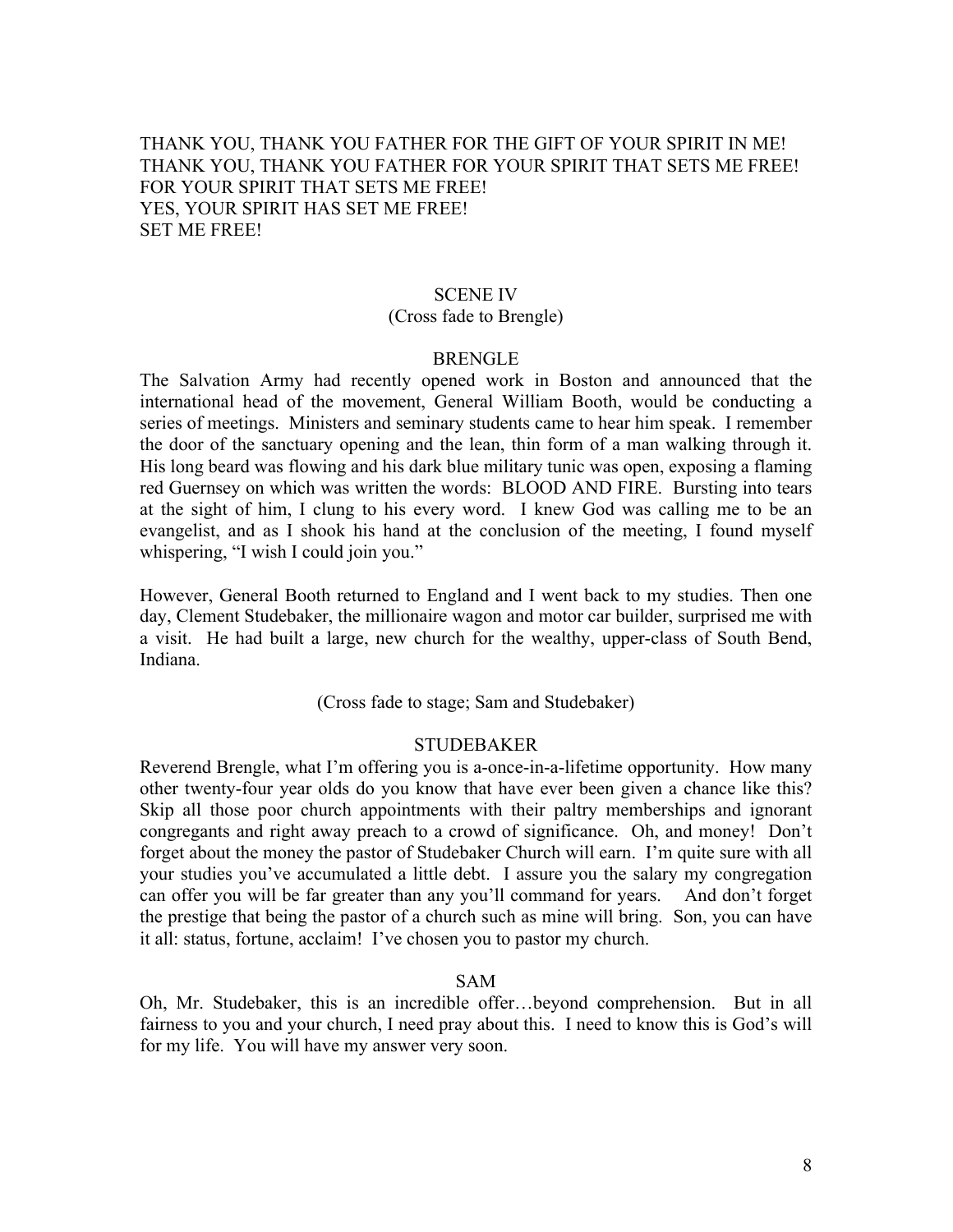#### **STUDEBAKER**

Reverend Brengle, I'm surprised! I took you to be an ambitious man. Don't take too long. Offers like this are few and far between, I assure you. You'll wake up one day and kick yourself across the room if you allow an opportunity like this to escape you. Don't be a fool, Reverend.

## (Cross fade to Brengle)

#### BRENGLE

I agonized in prayer about the proposal, but God's calling to be an evangelist was too clear. A few days later I sent Mr. Studebaker a letter declining his kind and generous offer. I knew I was called to be an evangelist, but just exactly how that calling was to be fulfilled, was still unclear – it was in God's hands.

(Cross fade to stage. Sam is in his room reading when Friend 3 comes running in)

# FRIEND 3

Sam, you'll never believe what I have just seen and heard. Honestly, you'll never believe it unless you see it yourself. I've just heard this wonderful young woman preacher.

#### SAM

A woman preacher? How scandalous! How interesting! I'm not so…

#### FRIEND 4

# (Running in and interrupting)

Sam, Sam, have I got the girl for you!

## SAM

Let me guess, she's a preacher.

#### FRIEND 4

Wow! How'd you know that? You got the gift of prophecy now? (He sees Friend 3) Oh, I see, I've just been beaten to the punch.

#### FRIEND 3

Nothing new there!

#### SAM

Well, go on, what about this woman preacher that I *have* to meet?

#### FRIEND 4

She's Miss Lily Swift of The Salvation Army.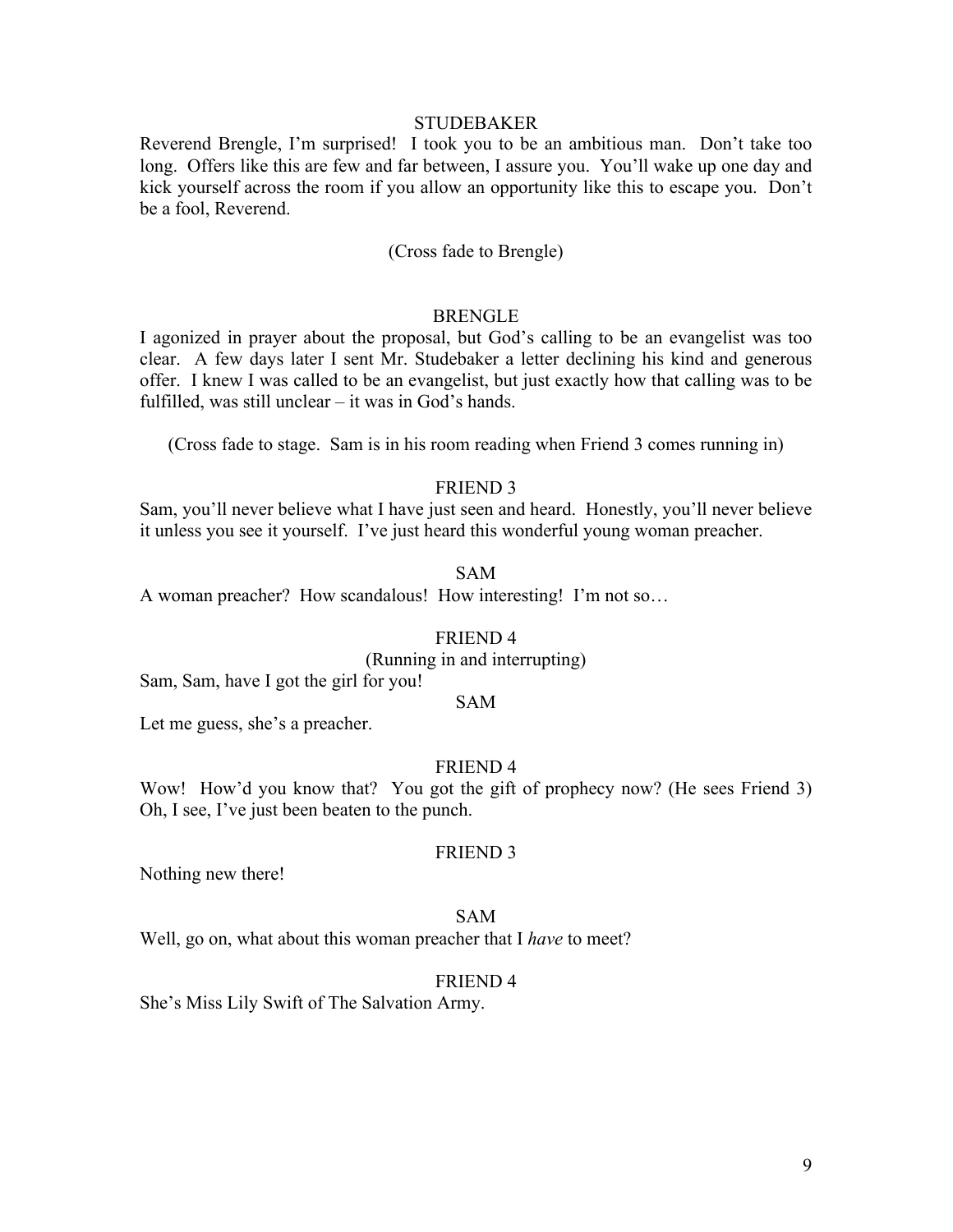#### SAM

The Salvation Army? Well, this is getting more interesting by the moment! Anyone up for a field trip? I think we all need to go hear this Miss Lily Swift of The Salvation Army proclaim the Good News!

(Scene – cross fade to small church. The boys enter and listen.)

#### LILY

The Children of Israel were in a difficult place with an apparently impassable sea before them, and Pharaoh's army, pursuing them from behind, when God, through Moses gave a seemingly impossible command: 'Go forward!' "What did you say?" responded the Children of Israel, "Go forward? Ah, Moses, apparently the bricks of Egypt aren't the only things full of straw…so is your head!" (The crowd laughs.)

Comrades, it was sure death at the hands of the Devil's army if they did not obey and sure death in the Sea if they did. Can't you imagine their despair when they marched down to the shore that morning? You know what happened, don't you? God opened the way! And so He will for you.

When you set out to walk in the way of Holiness, he will make you able to go, and will either alter your circumstances, or make you superior to them.

(Lily begins pantomime of preaching and the boys turn to Sam.)

## FRIEND 3

Have you ever heard a woman, or anyone, for that matter, preach with such passion and conviction? (Sam is entranced)

## FRIEND 4

Have you ever heard the gospel preached with such depth and simplicity?

## FRIEND 3

What do you know about depth? You're about as deep as a frying pan! (They both notice Sam in his trance-like state)

## FRIENDS 3  $& 4$

(Waving a hand in front of his face) Sam! Sam, are you alright?

## SAM

(Standing)

Brothers, I believe the Lord is going to give me that woman to be my wife!

## FRIENDS 3 & 4 What?!?!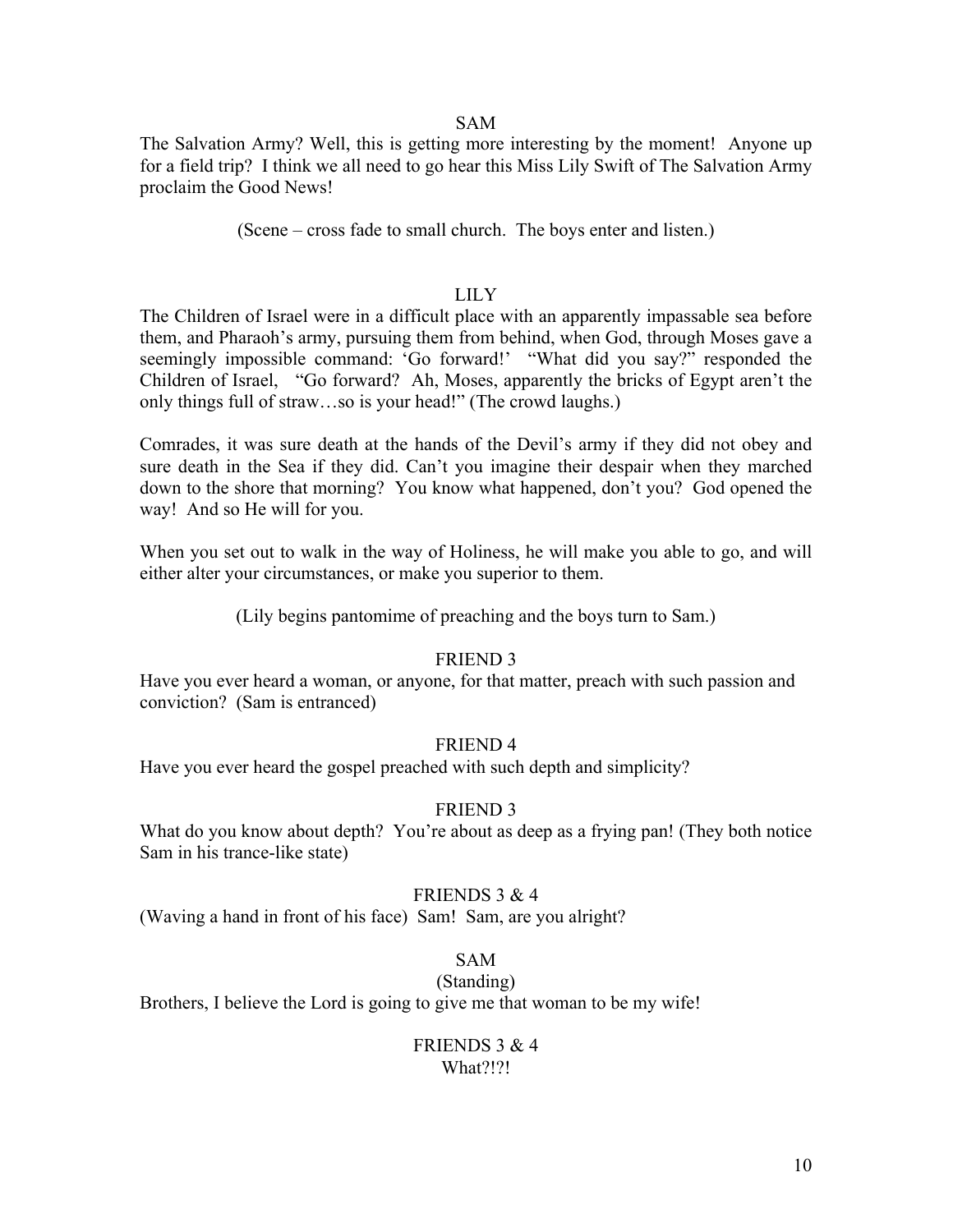SAM

I'M GONNA TO MARRY THAT GIRL!

FRIEND 3

What did you just say?

SAM

I'M GONNA TO MARRY THAT GIRL!

FRIEND 4

Are you crazy?

SAM

YOU CAN CALL ME CRAZY! YOU CAN CALL ME SILLY! BUT I'M TELLING YOU BOYS, I'M GONNA MARRY MISS LILY!

WHEN WE WALK DOWN THE AISLE, THE WHOLE WIDE WORLD'S GONNA SMILE! THE ANGELS UP IN HEAVEN WILL ALL BEGIN TO SING; THE BELLS IN THE CHURCH STEEPLES WILL PEAL FORTH AND RING! I KNOW WHAT YOU'RE THINKING, THAT I'VE LOST MY MIND. BUT THAT IS'NT IT, IT'S MY HEART I CAN'T FIND!

I'M GONNA MARRY THAT GIRL! I'M GONNA MARRY THAT GIRL! YOU CAN CALL ME CRAZY! YOU CAN CALL ME SILLY! BUT I'M TELLING YOU BOYS, I'M GONNA MARRY MISS LILY!

I'VE PRAYED LONG FOR THE RIGHT MATE, AND SHE'S A STRONG CANDIDATE! SHE SEEMS REALLY SMART AND IS DEFINITELY WITTY! EVEN IN THAT DRESS SHE IS INCREDIBLY PRETTY! I KNOW WHAT YOU'RE THINKING, THAT I'VE LOST MYMIND. BUT THAT IS'NT IT, IT'S MY HEART I CAN'T FIND!

FRIENDS

YOU CANNOT MARRY THAT GIRL! YOU CANNOT MARRY THAT GIRL! YES WE THINK YOU'RE CRAZY, YES WE THINK YOU'RE SILLY, AND WE'RE TELLING YOU SAM YOU CANNOT MARRY MISS LILY!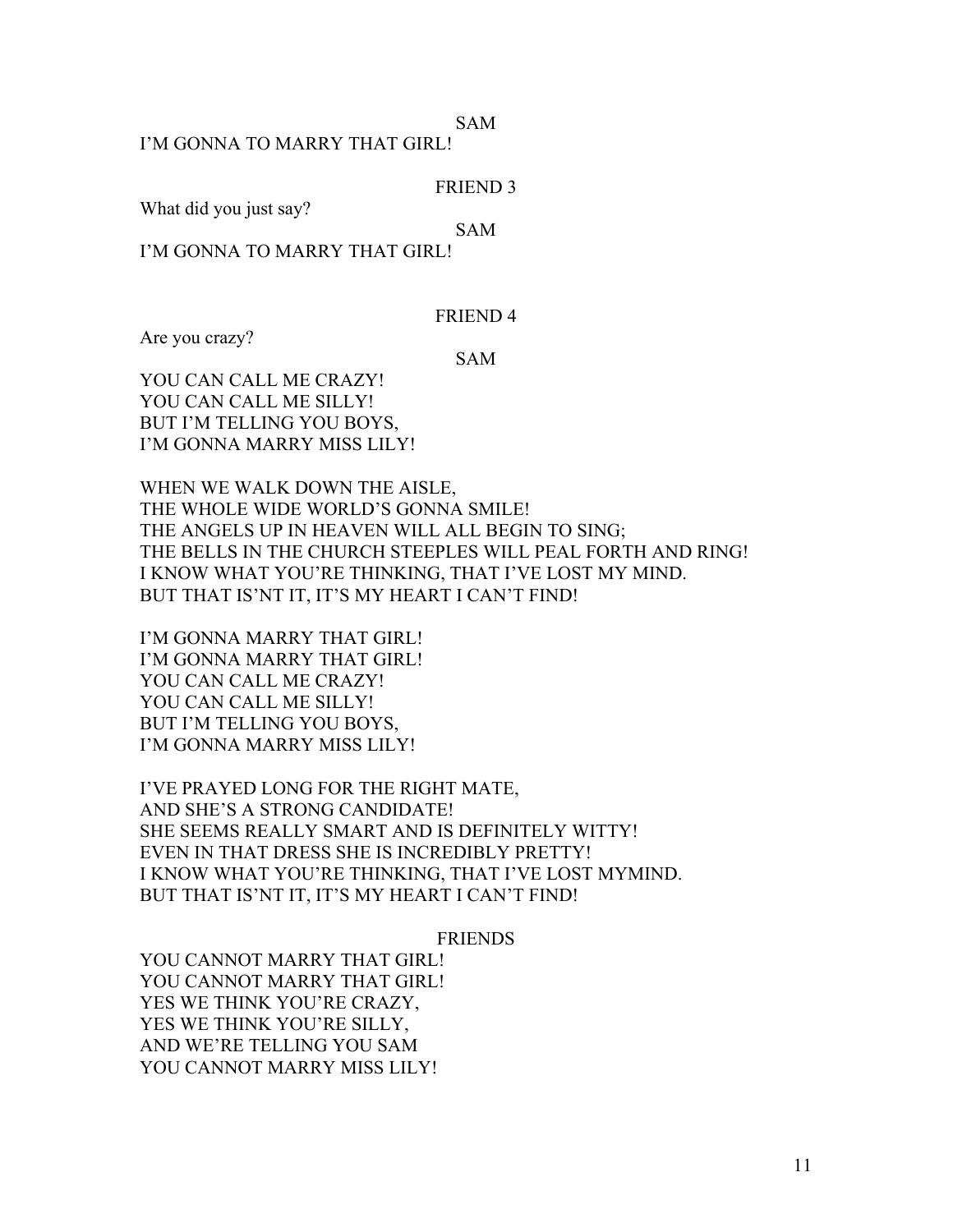# SAM FRIENDS I'M GONNA MARRY THAT GIRL! YOU CANNOT MARRY HER! I'M GONNA MARRY THAT GIRL! YOU'RE ACTING CRAZY, SIR YOU CAN CALL ME CRAZY YES WE THINK YOU'RE CRAZY YOU CAN CALL ME SILLY YES WE THINK YOU'RE SILLY BUT I'M TELLING YOU BOYS AND WE'RE TELLING YOU SAM I'M GONNA MARRY MISS LILY! YOU CANNOT MARRY MS. LILY

SAM

# WE'LL LIVE IN A HOUSE WITH A WHITE PICKET FENCE HAVE LOTS OF KIDS, SEE IT ALL MAKES SENSE! I'LL PASTOR A CHURCH AND OUR LIVES WILL BE NICE. WE'LL GROW OLD TOGETHER, IT WILL BE PARADISE!

## FRIEND 3

Come on Sam, be reasonable!

## FRIEND 4

You've never met; she doesn't even know your name!

SAM

I'M GONNA MARRY THAT GIRL! I'M GONNA MARRY THAT GIRL! YOU CAN CALL ME WACKY! YOU CAN SAY I'M DERANGED! YOU CAN CALL ME QUACKY, AND SAY THAT I'M REAL STRANGE!

YOU CAN CALL ME CRAZY! YOU CAN CALL ME SILLY! BUT I'M TELLING YOU BOYS, I'M GONNA MARRY MISS LILY! FRIENDS I'M GONNA MARRY THAT GIRL! YOU CANNOT MARRY THAT

GIRL!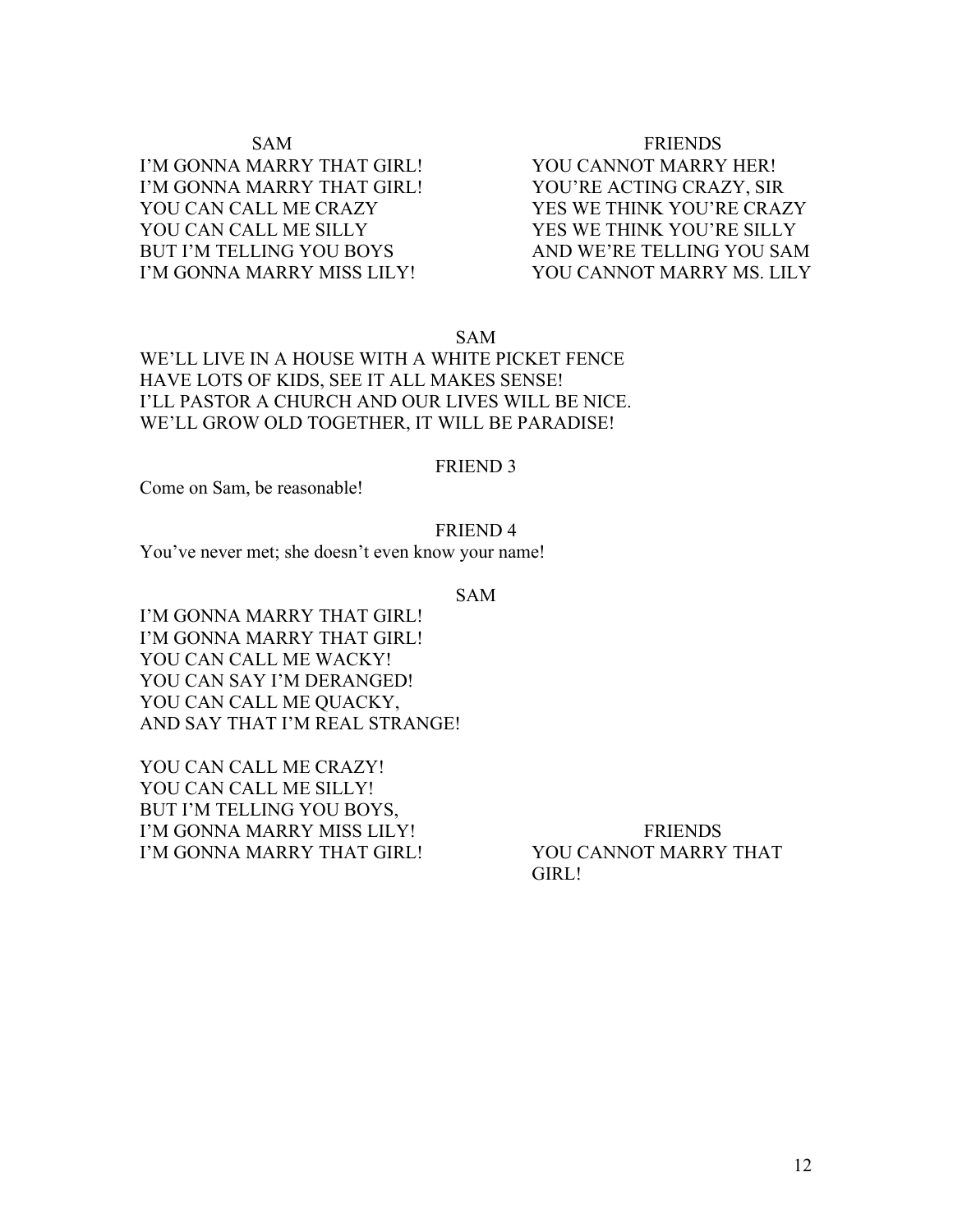## (Cross fade to Brengle) SCENE V

## **BRENGLE**

The next morning I wrote Miss Swift a letter to that effect. Now, while I was certain Lily was the woman God intended me to marry, she was not. As a matter of fact, when I declared my love for her and asked her to marry me, she replied:

# (Cross fade to Lily)

## LILY

You are surely under a spell, an illusion! All my sanctified commonsense says loudly and clearly, "You must *not* marry him." Sam, some day you will be glad that I couldn't think as you did, that I kept you free. I am sure that God means better things for you. Please ask Him, as I do, to set you free. You should not waste your life.

And what about my own soul? I Corinthians 7:34 says: "A married woman cares for the things of this world, *and* that she may please her husband." I am sure that if I should marry you, I would become worldly and always be thinking about how to look young and as nearly pretty as I could, just to please you. I should surely in that way put you before God, and I dare not risk that.

# (Cross fade to Brengle) **BRENGLE**

Even that beautifully constructed argument could not deter me. From the moment I saw her, I was captured! She was earnest. She was humorous. She was intelligent. She was eloquent. *She was an angel!* She was the answer to my prayer, "Lord, you choose a wife for me. The only thing I ask is that she love you supremely, for then I am sure she will always love me."

As my love deepened for Lily, my whole heart went out for her. I did not want to die for her, but to live for her. I no longer thought of what she might bring or give to me, but only of what I might give to and suffer for her. I wanted only to put my arms about her, comfort her, provide for her, protect her, bear her burdens, be her shield, and receive every blow of adversity or sorrow or misfortune that might befall her into myself. Without realizing it, I had entered the world of sacrificial love and utter devotion.

We were married on May 19, 1887, in the library of her parent's home.

(Cross fade to Sam and Lily, in uniform. A small group of family and friends are in attendance, some in uniform and others in civilian clothing)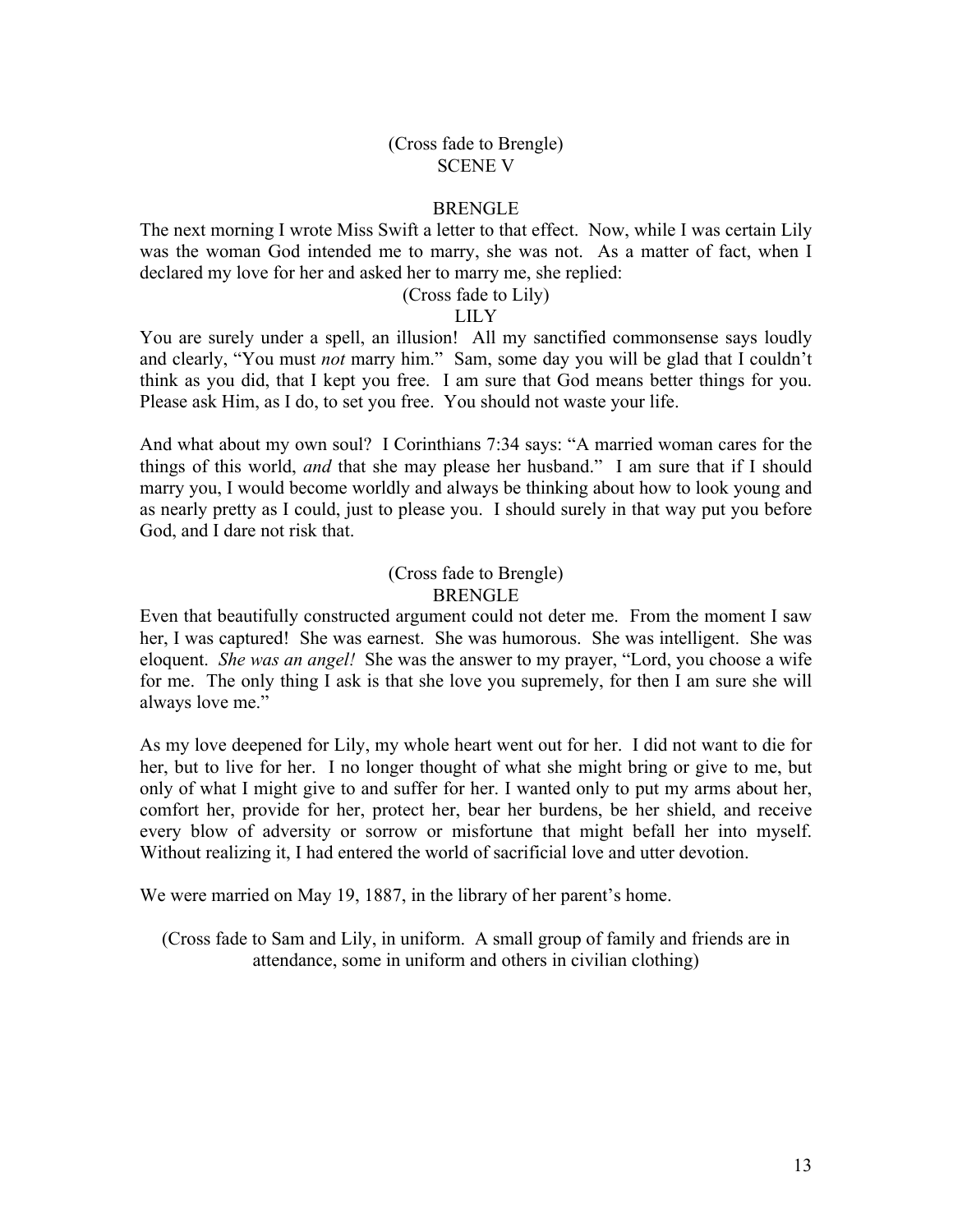## SAM

ON THIS DAY, I BELIEVE GOD'S WILL IS DONE. ON THIS DAY, I BELIEVE WE TWO ARE ONE. EVERMORE ENTWINED, THE HAPPINESS WE'VE SEARCH FOR NOW WE FIND ON THIS DAY ON THIS DAY GOD BLESS OUR UNION ON THIS DAY.

## LILY

ON THIS DAY, IN OUR HEARTS THE SUN WILL SHINE. ON THIS DAY, A MELODY WE BOTH WILL FIND. LORD OF LOVE PLEASE BLESS THE LOVE THAT IN THIS PLACE WE NOW CONFESS. ON THIS DAY ON THIS DAY GOD BLESS OUR UNION ON THIS DAY.

#### SAM/LILY

YOU ARE THE AUTHOR OF TRUE LOVE, LORD. GRANT US YOUR BLESSING FROM ABOVE O, LORD. AND WHEN OUR LOVE IS FOUND IN YOU ALL WE'VE LONG FOR WILL COME TRUE ON THIS DAY, ON THIS DAY

## CHORUS/SAM/LILY

ON THIS DAY, IN THEIR(OUR) HEARTS THE SUN WILL SHINE. ON THIS DAY, A MELODY THEY(WE) BOTH WILL FIND. LORD OF LOVE PLEASE BLESS, THE LOVE THAT IN THIS PLACE THEY(WE) NOW CONFESS. ON THIS DAY ON THIS DAY GOD BLESS THEIR(OUR) UNION ON THIS DAY.

#### ARMY OFFICER

You may kiss the bride!

#### SCENE VI

It was Lily's preaching that first time in Boston that showed me how God was going to use me as an evangelist. Only two days after we were married, I set sail for London, England. Having accepted my Calling as a Salvation Army officer, I intended to train at the International Training Garrison. So on June 1, 1887, my  $27<sup>th</sup>$  birthday, I entered International Headquarters and offered myself to General William Booth.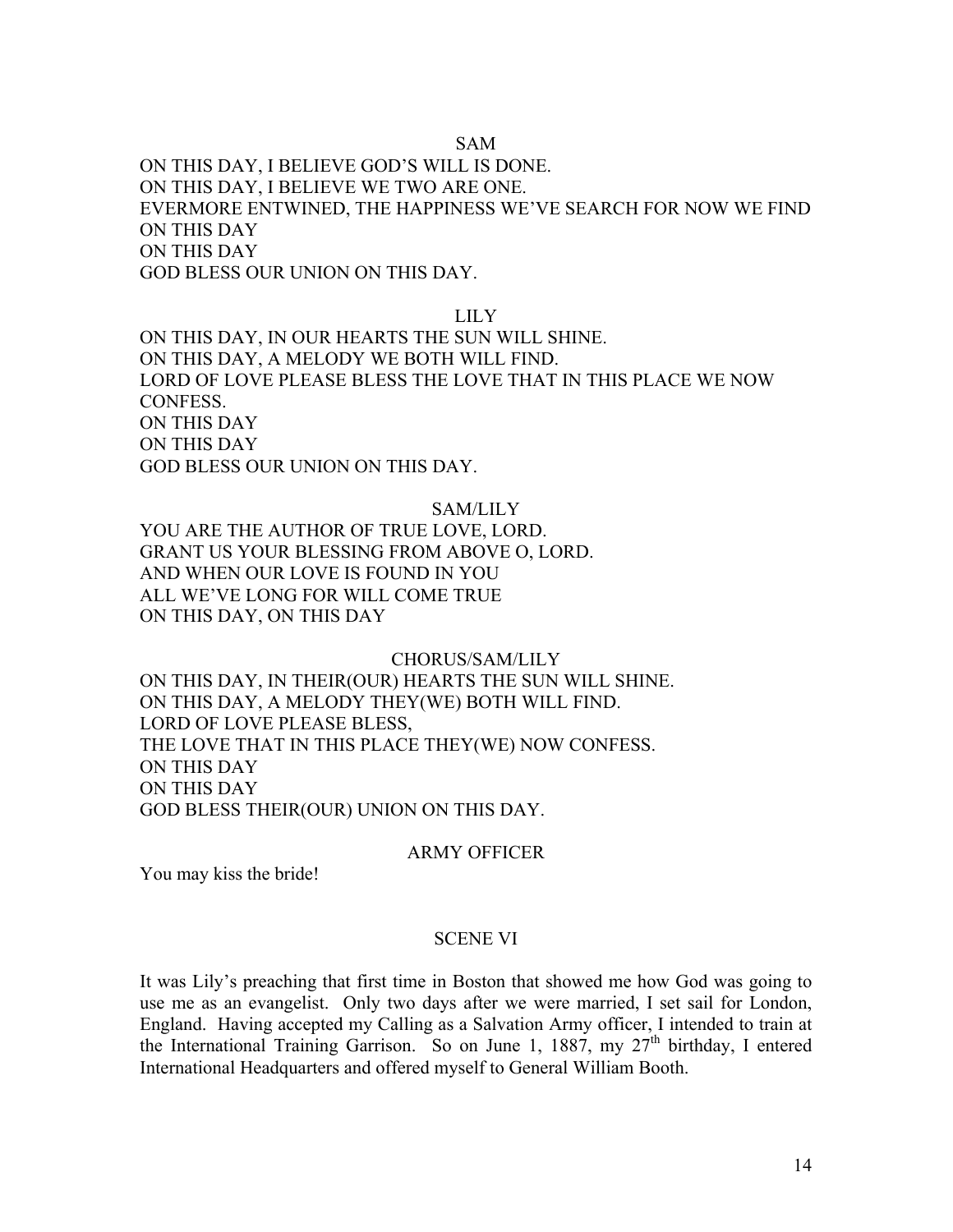## (Cross fade to Booth, Bramwell & Sam)

## SAM

General Booth, Commissioner Booth, I have come from the United States to be trained as a Salvation Army officer.

## BOOTH

#### (No response, he only sizes Brengle up)

#### SAM

Sir, I have recently, less than two weeks ago, married Lily Swift and it is our desire to serve the poor and needy and to evangelize the lost as officers in your Army.

#### BOOTH

Dear Reverend Brengle, thank you for coming and for your desire to serve. However, it is my feeling that you are from the dangerous classes; the privileged, the educated. You have been your own boss for so long; I fear you will not want to submit to the disciplines of The Army. We're an Army and those who join us must obey its orders and regulations. We are poor. I can promise you no salary. You will face hardship and poverty. All I can offer you is a platform and bread and water and honestly, I don't think that in the long run, it will be sufficient for you. I appreciate your willingness and the incredible effort you have made to come here, however, thank you Reverend Brengle, but no thank you.

BOOTH

YOU SEE THE LIFE WE'RE CALLED TO IS ONE THAT FEW ARE DRAWN TO IT IS A LIFE OF SACRIFICE AND TRUST ME THERE'S A HEAVY PRICE TO PAY FOR WINNING SOULS

#### SAM

I totally understand that.

BRAMWELL

YOU SEE DEAR REVEREND BRENGLE I'M SURE IT MAKES YOU TINGLE TO THINK THAT YOU HAVE WHAT IT TAKES TO SAVE THE WORLD FROM ITS HEARTACHES BUT TRUST US SIR, YOU DON'T

SAM

That's a bit premature!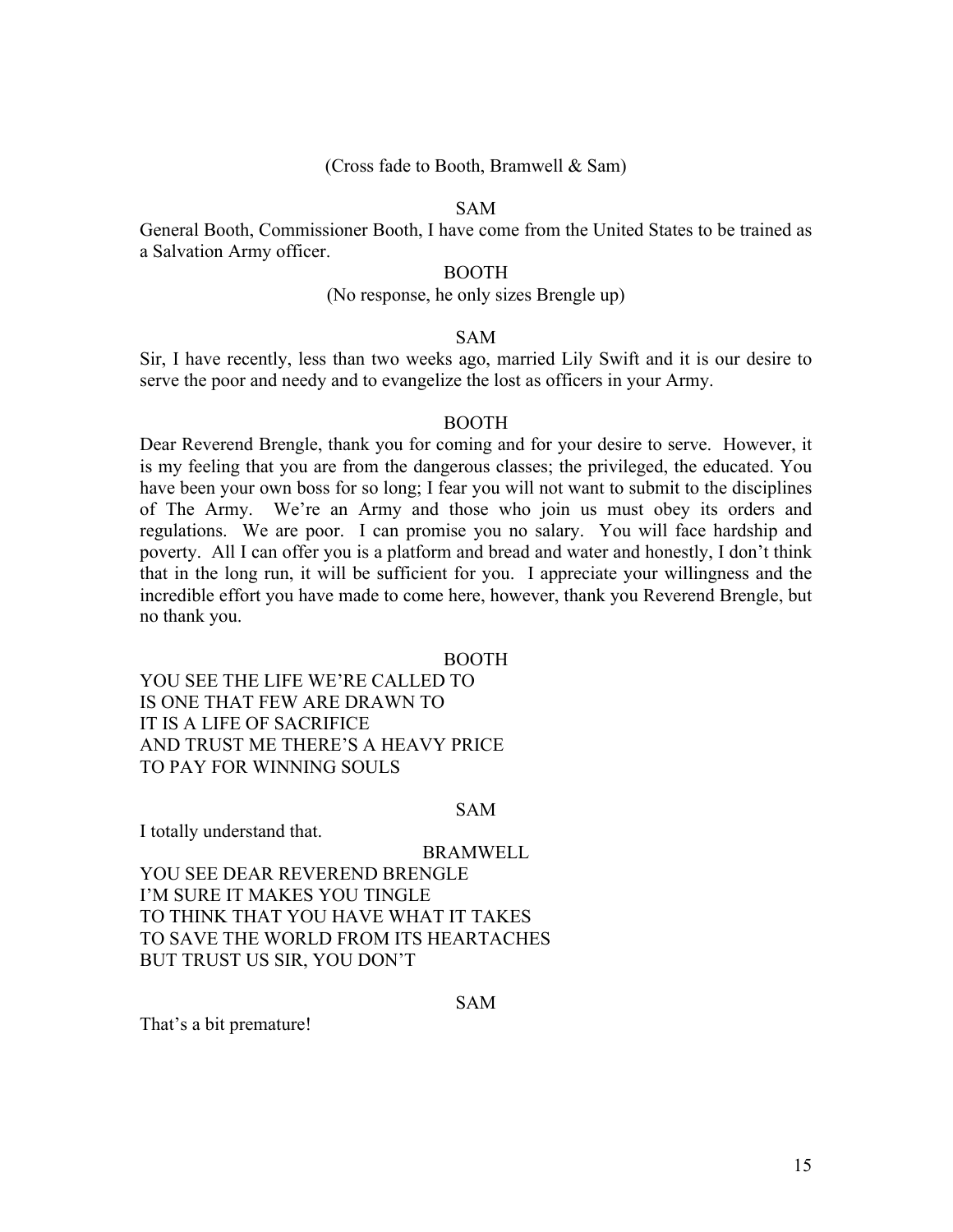# BOOTH & BRAMWELL THE FACT THAT YOU'VE BEEN ON YOUR OWN SO LONG MAKES YOU THE KIND OF RECRUIT THAT DOESN'T BELONG AND WITH YOUR HIGH AND LOFTY VOCABULARY IT MAKES US FEEL THE TINIEST BIT WARY, SO

#### SAM

What you're saying then is…

## BOOTH & BRAMWELL

THANKS REVEREND BRENGLE, BUT NO THANKS! THERE'S NO PLACE FOR YOU INSIDE OUR RANKS. PLEASE FORGIVE US SIR FOR BEING SO FRANK BUT THE LIKES OF YOU BELONG IN A BANK! WE'RE SERIOUS HERE, MY FRIEND, WE DON'T PLAY PRANKS! SO THANKS REVEREND BRENGLE, BUT NO THANKS!

#### BOOTH

EXCUSE ME REVEREND BRENGLE DO YOU THINK THAT I'M KRIS KRINGLE AND I RUN A PRIVATE CHARITY?

#### BRAMWELL

NO WE RUN AN ARMY SIR AND CASUALTIES WE WILL INCUR TO SAVE THE WORLD FROM ITS MISERY, SO

# BOOTH & BRAMWELL

THANKS REVEREND BRENGLE, BUT NO THANKS! THERE'S NO PLACE FOR YOU INSIDE OUR RANKS. PLEASE FORGIVE US SIR FOR SOUNDING SO CRUEL BUT THE LIKES OF YOU BELONG IN A SCHOOL! WE'RE SERIOUS HERE MY FRIEND, WE DON'T PLAY PRANKS! SO THANKS REVEREND BRENGLE, BUT NO THANKS!

#### BOOTH

THE KIND OF FOLKS WE'RE LOOKING FOR TO LEAD THE FIGHT, TO FIGHT THE WAR ARE NOT THE CULTURED, WHO WILL QUICKLY FLEE.

#### **BRAMWELL**

YOU'LL STAY WITH US A YEAR OR TWO AND AFTER THAT, YOU WILL BE THROUGH ON THIS I'M SURE, WE DO NOT DISAGREE (To his father) SO…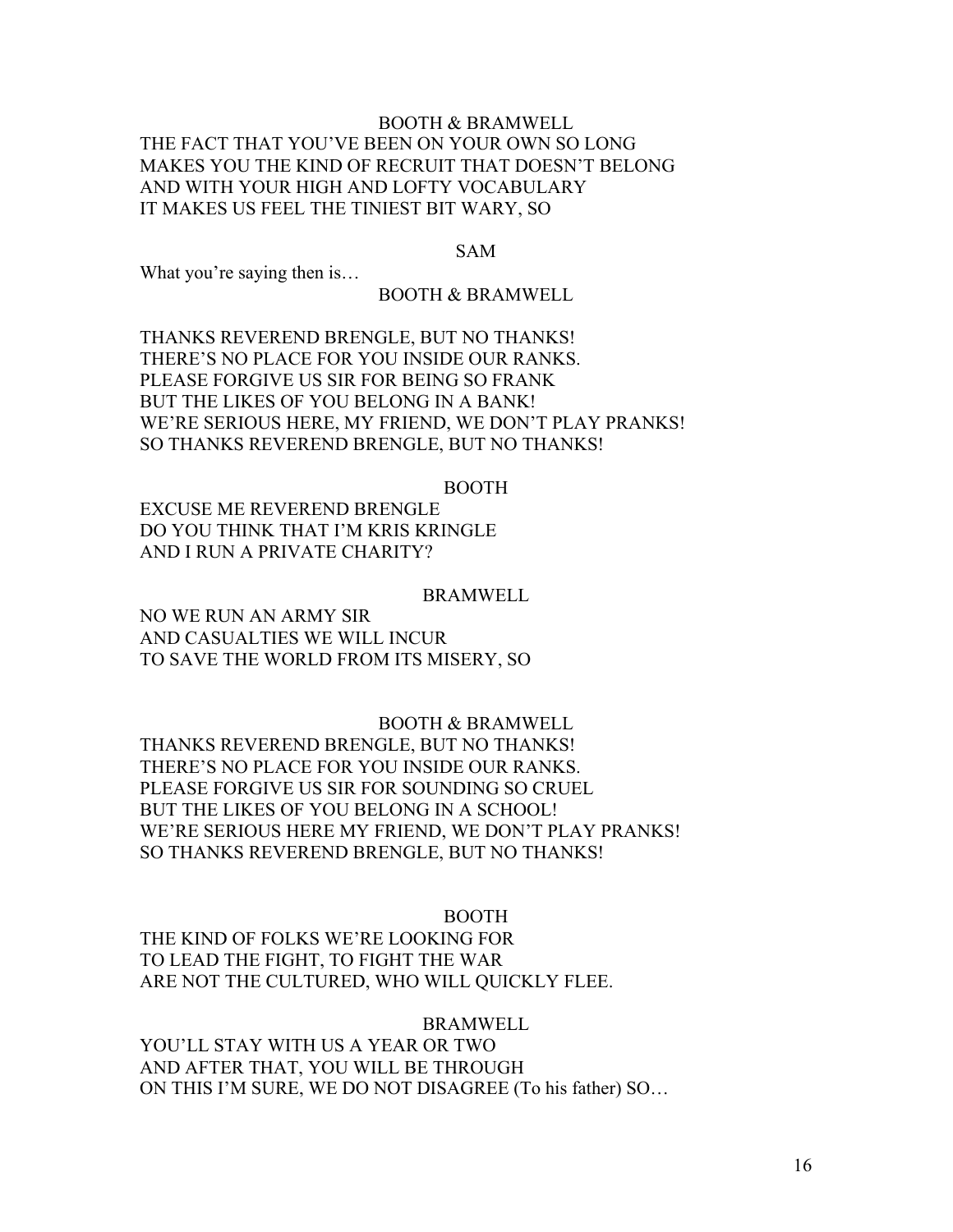BOOTH & BRAMWELL THANKS REVEREND BRENGLE, BUT NO THANKS! THERE'S NO PLACE FOR YOU INSIDE OUR RANKS. PLEASE FORGIVE US SIR FOR LEAVING YOU IN A LURCH BUT THE LIKES OF YOU BELONG IN A PROPER CHURCH. WE'RE SERIOUS HERE, MY FRIEND, WE DON'T PLAY PRANKS! SO THANKS REVEREND BRENGLE, BUT NO THANKS! (DARE I REPEAT IT?) SO THANKS REVEREND BRENGLE, BUT NO THANKS! (DON'T ACT MISTREATED!) SO THANKS REVEREND BRENGLE, BUT NO THANKS! SO THANKS REVEREND BRENGLE, BUT…NO THANKS!

Don't call us, we'll call you!

#### SAM

General, you have your reservations about me and my past, but I signed the papers every officer signs. I assure you I am joining your Army out of my love for God and the souls of men. I promise I will do nothing to harm The Salvation Army. I will defend its interests and serve in its ranks to the best of my ability. Sir, I am a grown man. I graduated from University and studied theology. Not a new convert, I have come to you by choice, with my eyes wide open. I was recently asked to pastor a huge church, probably the finest church in Indiana, but God has shown me a vision of the Cross of Christ. The Crucified One called me to take up that cross and follow Him. Sir, please give me a chance to prove myself.

#### BOOTH

Reverend Brengle, your argument is quite compelling. I could use a man such as you who has a way with words. Very well then, Cadet Brengle, the Chief of the Staff will show you to your first assignment.

## BRAMWELL

This way, Cadet.

(Crossing to SL, scene – a dark, cellar. In this cellar are 18 pairs of muddy, black boots) SAM

I-I-I don't understand.

## BRAMWELL

There's not much to understand. Muddy boots, new recruit. You wanted to prove yourself, here's your chance. (He exits)

## SAM

(He sits down and begins polishing the boots.) Boy, am I a fool! Have I followed my own fancy 3,000 miles to come here and polish boots? Lord, what in Heaven's Name are you trying to do to me?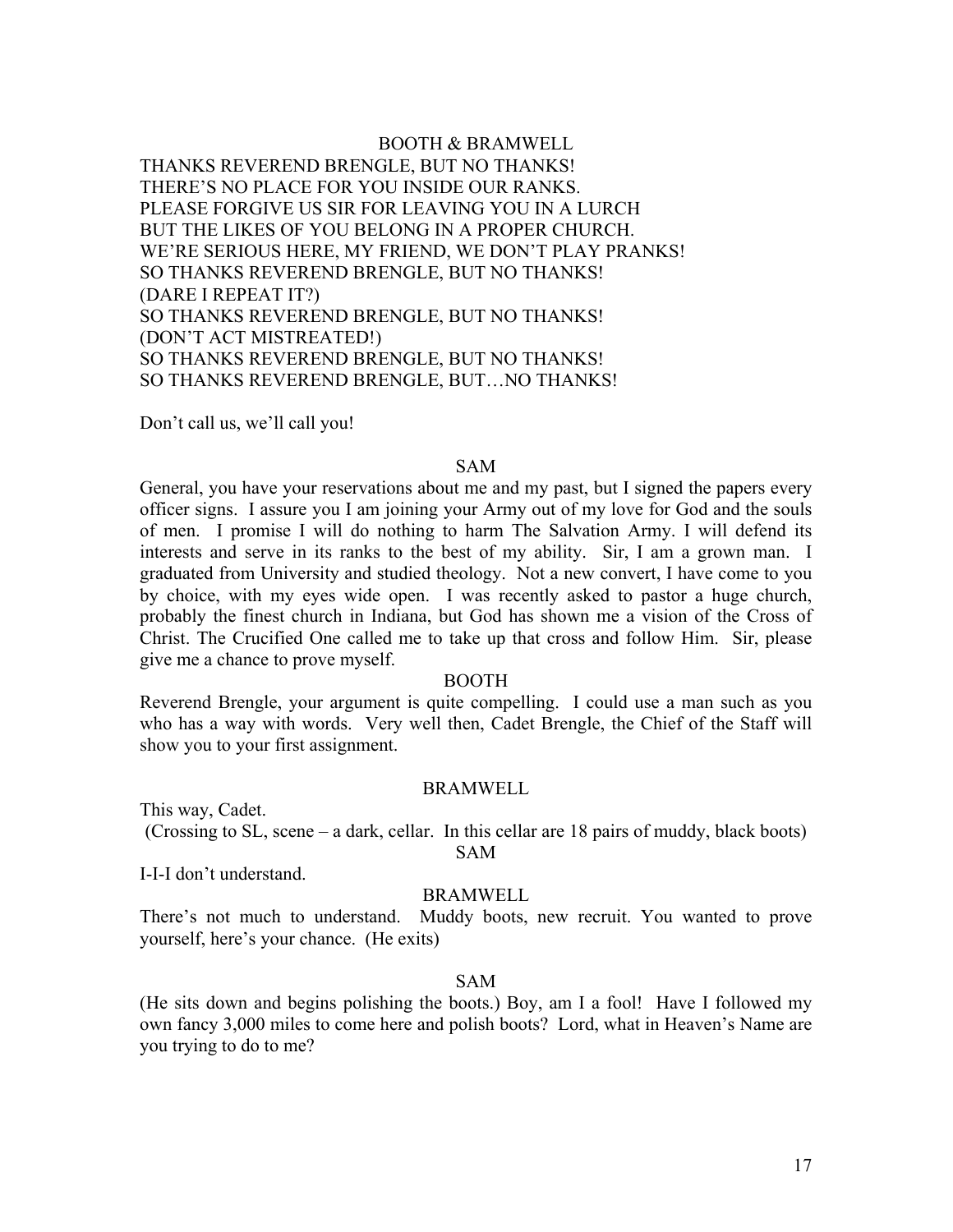(Picture of Jesus, washing the feet of His disciples appears above scene.)

Lord, if you can wash their feet, I can polish their boots.

I HAD A DREAM OF MY OWN, NOW YOUR LOVE HAS SHOWN YOUR WAY IS WHAT'S BEST FOR ME. YOU'VE REPLACED MY OLD DREAM WITH A MUCH GRANDER SCHEME AND SHOWN HOW SWEET SURRENDER CAN BE. SO I'LL GIVE IT TO YOU TRUSTING YOU'LL SEE ME THROUGH AND WILL NEVER LEAVE ME ALONE. MY LIFE IS NOW YOURS I'LL LOOK BACK NO MORE 'CAUSE I HAVE A NEW DREAM OF MY OWN.

MY DREAMS WERE NOBLE AND GRAND, I HAD IT ALL PLANNED I KNEW EXACTLY HOW MY LIFE WOULD BE. FORTUNE AND FAME, I HAD THE WHOLE WORLD TO GAIN, BUT THIS I DID NOT FORSEE! YOUR SPIRIT HELPED ME TO SEE THAT IT'S NOT ABOUT ME, BUT ALL ABOUT YOU. AND IF MY WHOLE LIFE WOULD NOT BE IN VAIN I MUST GIVE IT ALL TO YOU.

I HAD A DREAM OF MY OWN, NOW YOUR LOVE HAS SHOWN YOUR WAY IS WHAT'S BEST FOR ME. YOU'VE REPLACED MY OLD DREAM WITH A MUCH GRANDER SCHEME AND SHOWN HOW SWEET SURRENDER CAN BE. SO I'LL GIVE IT TO YOU TRUSTING YOU'LL SEE ME THROUGH AND WILL NEVER LEAVE ME ALONE. MY LIFE IS NOW YOURS I'LL LOOK BACK NO MORE 'CAUSE I HAVE A NEW DREAM OF MY OWN.

I HAD A DREAM OF MY OWN NOW YOUR LOVE HAS SHOWN YOUR WAY IS WHAT'S BEST FOR ME YOU BECAME AS A SLAVE AND FOR LOVE'S SAKE YOU GAVE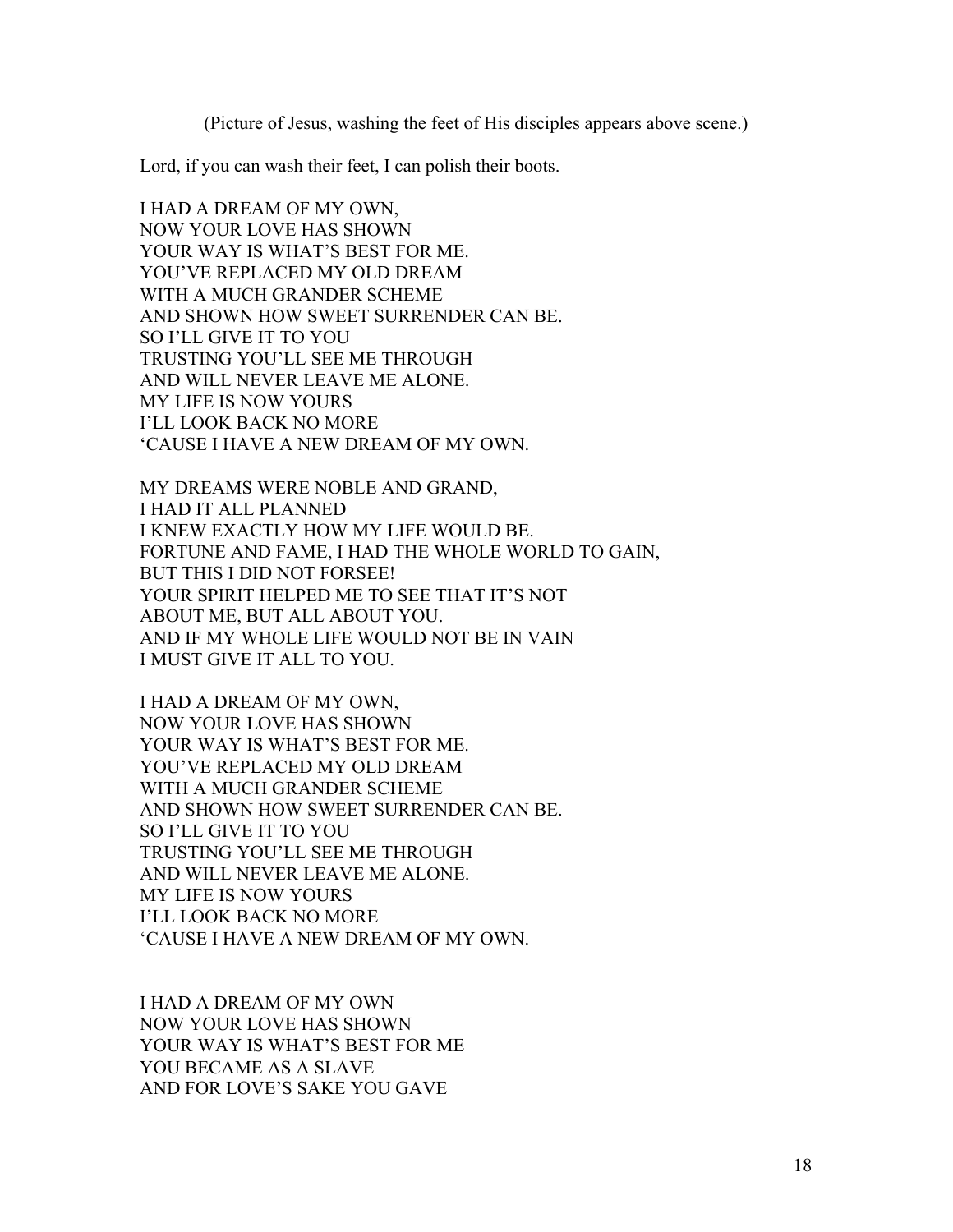AN EXAMPLE FOR YOUR PEOPLE TO SEE. SO I'LL POLISH THEIR SHOES MY AMBITION TO LOSE AND IN DOING SO, LIKE YOU I'LL BE MY LIFE IS NOW YOURS I'LL LOOK BACK NO MORE 'CAUSE I HAVE A NEW DREAM OF MY OWN.

(lights stay up on Sam, polishing shoes/Lights up on Brengle)

## SCENE VII

# BRENGLE

I had fellowship with Jesus every morning for a week while down in that cellar polishing boots. Given the opportunity to practice my humility, I saw what The Salvation Army stood for – service. My new prayer became, "Dear God, let me serve the servants of Jesus. That is sufficient for me."

(Lights down on Sam)

Six months of training, and commissioned as a Captain, I was sent back to the United States, where Lily and I, in a period of nine months, commanded three corps. Our second appointment was Danbury, Connecticut. Lily, expecting our first child and in delicate health, went to her parents home to await the birth. The Danbury Corps sadly was in debt and trying to recover from a scandal. I found myself the Captain of two soldiers: one, a little hunchback girl and the other, a recently freed slave named George Washington. Assisting me was a Lieutenant who was of little help in the open air, as he was practically lame!

One evening, we were on the March.

(Cross fade to scene – The background is a typical street of the period. It is evening and Sam is leading the procession, followed by the ex-slave, hunchback little girl and lame Lt. struggling to keep up.)

WE'RE THE ARMY THAT SHALL CONQUER AS WE GO TO MEET THE LOST AND TO BRING THEM BACK TO GOD AND HIS SALVATION TO EVERY NATION WE WILL CONQUER WITH THE FIRE AND THE BLOOD.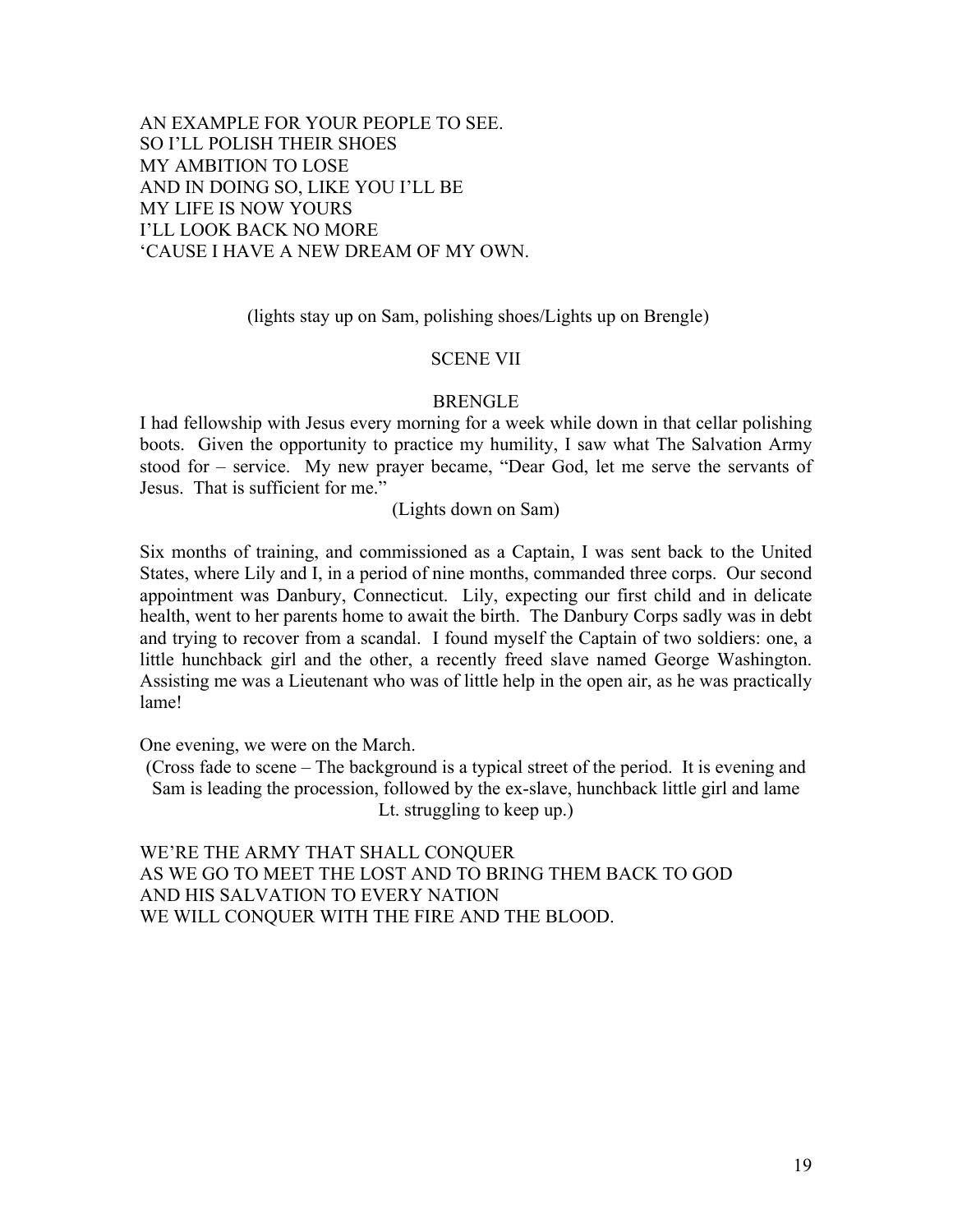(The background changes and shows the picture of a beautiful and magnificent church replete with stain-glass windows. SR light comes up on Studebaker. While Studebaker speaks, Sam's group sits CS , where Sam eventually stands behind them for song. )

## **STUDEBAKER**

Reverend Brengle, I'm surprised! I took you to be an ambitious man. Don't take too long. Offers like this are few and far between, I assure you. You'll wake up one day and kick yourself across the room if you allow an opportunity like this to escape you. Don't be a fool, Reverend.

(Lights dim on Studebaker and on action on stage. Light only on Sam)

## SAM

What have I done? What did I throw away? What have I become the Captain of!!! Way to go, Brengle! What would your friends and professors at the seminary think of you now? Maybe General Booth was right, I'm not cut out for this life.

(Lights come up on high society people, including Studebaker who totally disdain Brengle and his little rag tag band.)

POOR CAPTAIN BRENGLE POOR PIOUS SOUL; LOST YOUR AMBITION TO LEAD THE FOLD OF RESPECTABLE FOLK TO THE PROMISED LAND LOOK AT YOU NOW WITH YOUR RAG-TAG BAND!

O SUCH A WASTE OF A BRILLIANT MIND GIVING YOUR LIFE FOR THE LIKES OF THIS KIND PRAY TELL CAPTAIN BRENGLE WHAT CAN THESE FOLK GIVE? SOMETHING CONTAGIOUS AND NOT LUCRATIVE!

(BRIDGE) BUT THERE YOU ARE WITH YOUR PATHETIC LOT WHILE HERE WE ARE, LOOK AT ALL WE'VE GOT! WE CAN OFFER HIGH SOCIETY WHILE THEY CAN ONLY PROMISE SOBRIETY! POOR CAPTAIN BRENGLE.

POOR CAPTAIN BRENGLE LISTEN TO US HOLY ONES PRAYING FOR ETERNITY TO GOD'S OWN SON PUZZLED BY THE WAY YOU FEEL THAT YOU ARE LED. SURELY GOD'S IN HEAVEN SCRATCHING HIS HEAD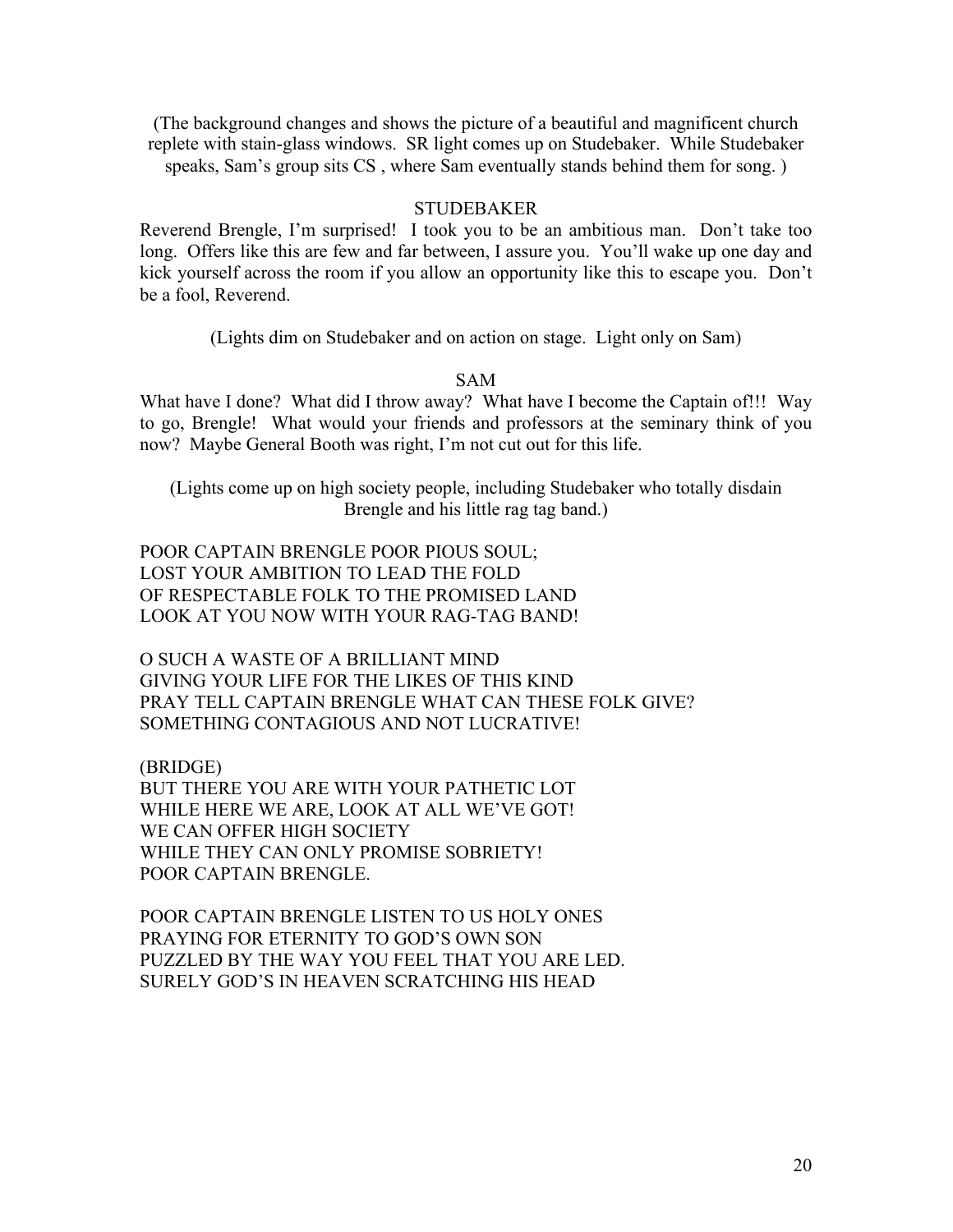YOU COULD HAVE PREACHED AND INFLUENCED KINGS AND QUEENS BEEN A MAN OF SUBSTANCE, BEEN A MAN OF MEANS. POOR CAPTAIN BRENGLE, YOU'VE NOT REACHED YOUR PEAK, INSTEAD YOU'RE RINGMASTER TO A GROUP OF FREAKS!

## (BRIDGE)

BUT THERE YOU ARE WITH YOUR PATHETIC LOT WHILE HERE WE ARE, LOOK AT ALL WE'VE GOT! WE CAN OFFER LIFE WELL-COMPENSATED WHILE THEY MOST LIKELY WILL END UP INCARCERATED! POOR CAPTAIN BRENGLE.

SURELY CAPTAIN BRENGLE THIS IS NOT YOUR DREAM YOUR LIFE'S AMBITION IS NOT THIS EXTREME. YOU SEE YOURSELF AS GOD'S AMBASSADOR BUT YOU LEAD A CIRCUS AND NOTHING MORE!

LIFE COULD BE SWEET AND LIFE COULD BE SO GRAND IF YOU WOULD GIVE UP ON THIS LITTLE BAND OH CAN'T YOU SEE THAT THIS WILL GO NOWHERE YOUR DREAM IS NOTHING BUT A GREAT NIGHTMARE!

(BRIDGE)

BUT THERE YOU ARE WITH YOUR PATHETIC LOT WHILE HERE WE ARE, LOOK AT ALL WE'VE GOT! WE CAN OFFER YOU A LIFE OF EASE, WHILE THEY CAN OFFER YOU SOME LICE AND FLEAS! POOR CAPTAIN BRENGLE.

(High society group fade into background and leave.)

## SAM

Satan, why do you tempt me so? Am I not dead to these things? Get thee behind me!

Lord, you left Heaven's splendor, came to this depraved planet and why? You gave your very life's blood so that all men and women, regardless of status might be reconciled to the Father. You came to save the lost and dying. There is nothing in this world I desire more than to serve you and follow wherever you lead. This rag-tag band is precious in your sight and if I would call myself a follower of Christ, they must be precious in my sight as well. I do not desire the applause of men, only to hear your, *"Well done."* This then, is settled once and for all!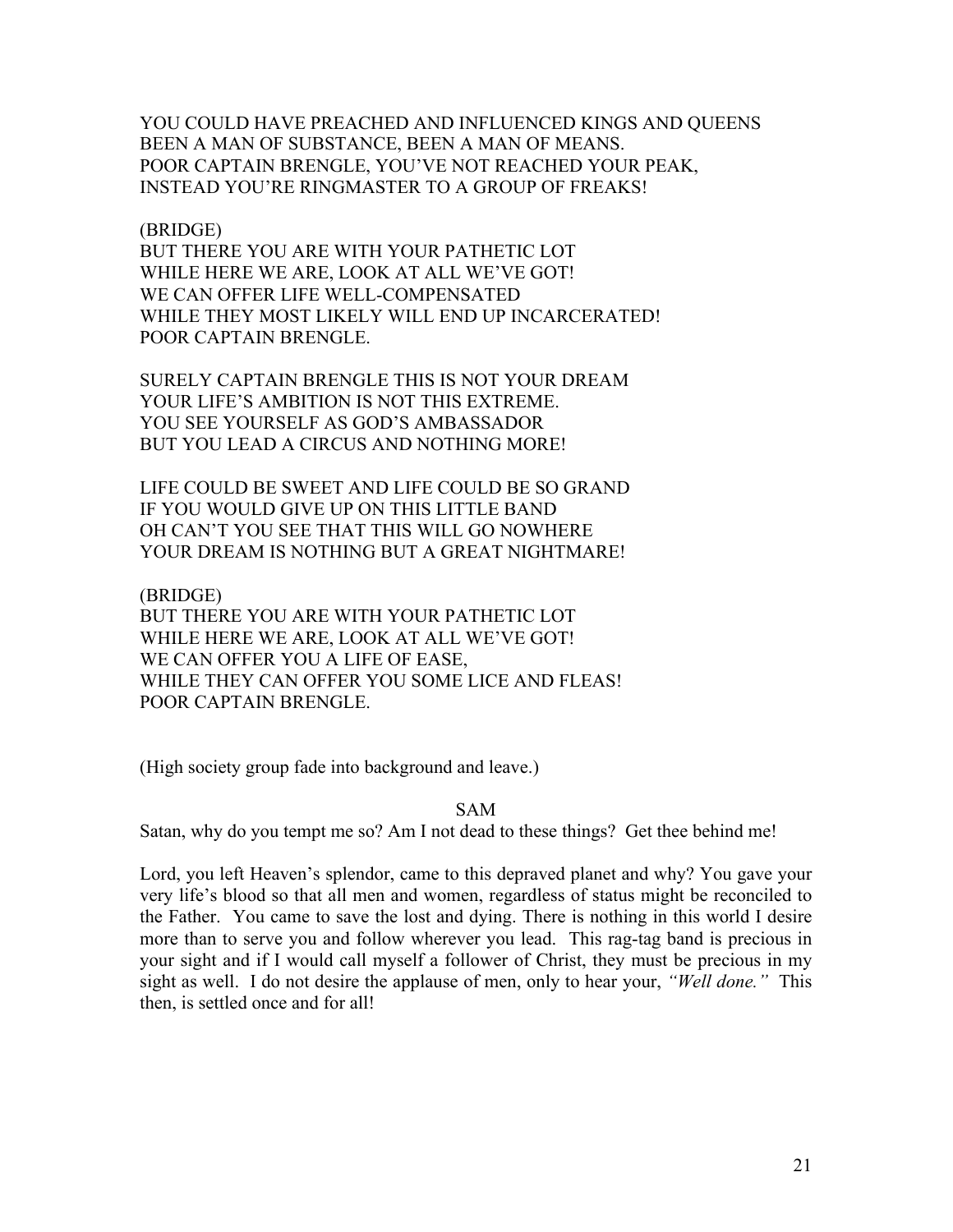# (Sam rejoins the open air march, singing) WE'RE THE ARMY THAT SHALL CONQUER AS WE GO TO MEET THE LOST AND TO BRING THEM BACK TO GOD AND HIS SALVATION TO EVERY NATION WE WILL CONQUER WITH THE FIRE AND THE BLOOD.

(They march off. Next scene marches onstage singing the chorus a second time through. Cross fade to Brengle. Brengle continues the singing to the end of chorus as well.)

## SCENE VIII

## BRENGLE

In the early days, our open air ministry was not generally accepted by the public. At the Boston #1 Corps, open air marches with any type of music were forbidden, so we developed silent marches. Gospels shots, scripture, testimonies and mini-sermons periodically broke the silence.

One evening, a drunken man came into the weeknight Holiness meeting and was being very disruptive. I asked him to quiet down, but he only grew louder and more disruptive. Finally, I had no choice but to escort him to the door. At the conclusion of the meeting he was outside waiting for me….with a brick.

He smashed the brick into the back of my head. For weeks I hovered between life and death, and then spent 18 months recuperating at Lily's parent's home. When I grew restless at being side-lined for so long, it occurred to me I could still serve the Lord through my pen. So I began writing a series of articles for *The War Cry* about spiritual living. That is how the book, *Helps to Holiness* was born. I was incredibly honored when General Bramwell Booth wrote the preface to that book.

## BRAMWELL

In no department of its teaching has The Salvation Army suffered more reproach than in this – of "Holiness Unto the Lord." There is an implied understanding in the Church nowadays that it does not much matter what you believe, so long as you believe something. Thank God we have been in great measure preserved from this false charity, and from the chaotic indefiniteness and confusion which inevitably flow from it; and our witness to entire sanctification has done much to preserve us…the holiness that we contend for is a fighting holiness, a suffering holiness, a soul-saving holiness; in short, Jesus Christ's holiness.

Any mere enjoyment of religion which does not immediately express itself in the most unselfish and aggressive passion for the rescue of sinners from their sins, is, in my judgment, a mere caricature of the higher life. And this fact makes it impossible for us to issue even a book like this without a word of caution to the reader. There are, alas, multitudes of good people who delight to read and to hear anything about holiness, who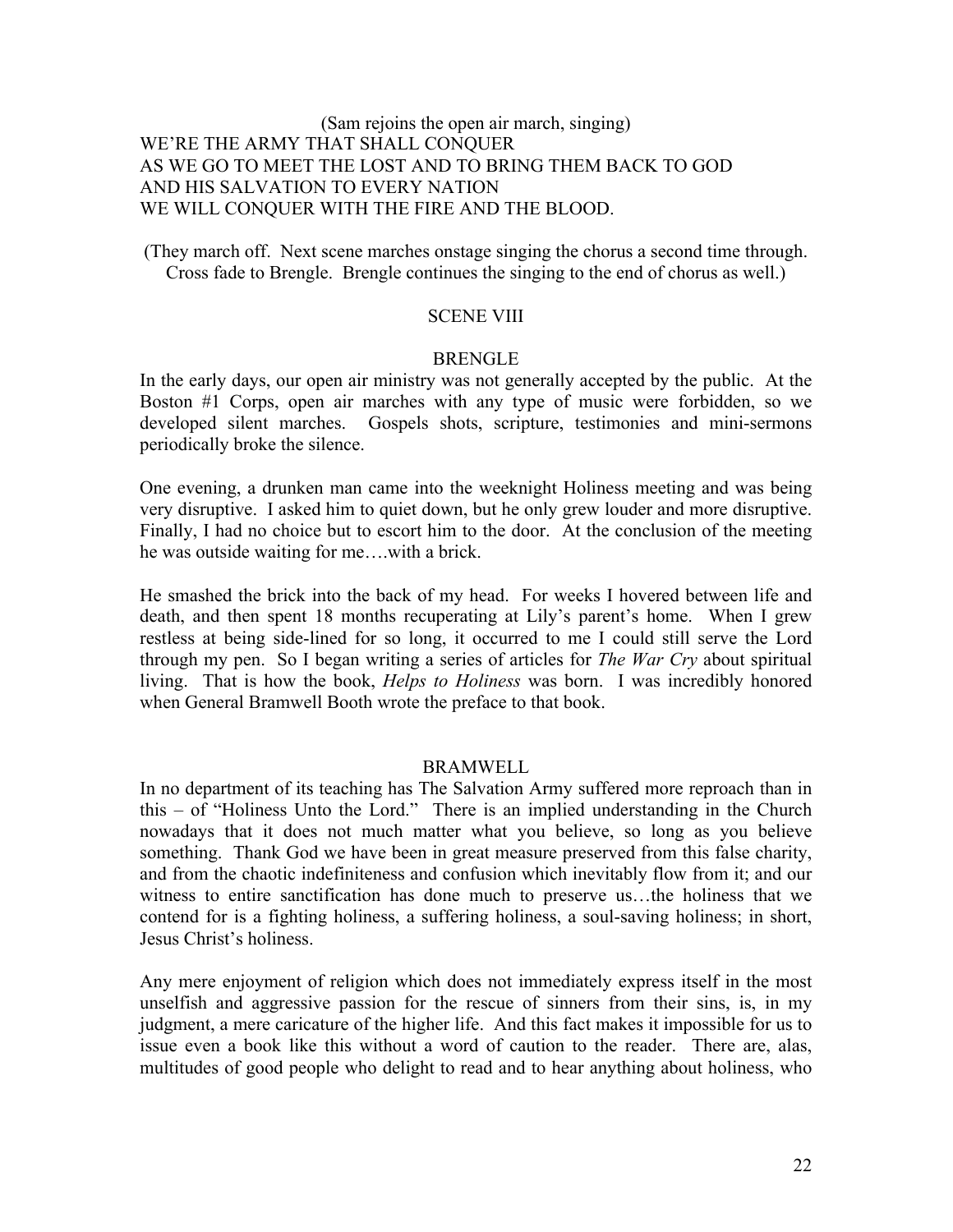frequent holiness meetings and higher life conventions, yet, in the course of years, appear unable to see the need of separation from the world.

For your soul's sake, do not read this book if you are not willing to hear in it, the voice of God telling you what to leave and what to do for Him. And when you have read it, go at once, and without consulting anybody, obey. God help you!

# *(crossfade to Brengle)*

## BRENGLE

God took that time of deep distress in my life and turned it around for His honor and glory. Lily kept the brick that nearly did me in and wrote on it the words of Genesis 50:20. "As for you, ye meant it for evil; but God meant it for good to keep much people alive."

I've said many times since that day, "If there had been no little brick, there would have been no little book." The doctor told Lily that had it not been for my Army cap, I would have surely died on the spot. I tell you, since that day, I never take this important piece of my uniform...my armor for granted. (He places his cap on his head).

(Cross fade to stage)

AS STRANGE AS THIS MAY SOUND TO YOU, FACT IS FACT AND TRUE IS TRUE; AND WHEN THAT HOODLUM THREW THE BRICK HE GAVE OLD BRENGLE'S HEAD A LICK. HIS TIME ON EARTH SHOULD HAVE BEEN DONE; HIS SPIRIT IN OBLIVION, BUT GOD STILL NEEDED THAT OLD CHAP, AND KEPT HIM SAFE BY HIS ARMY CAP.

AND I LOVE MY CAP IT'S LIKE A FRIEND AND ON MY CAP I CAN DEPEND IN FIERCEST BATTLE ON WE GO ITS GLORIOUS CREST BLINDS EVERY FOE "SALVATION ARMY" BOLD AND BRIGHT ATOP ITS BRIM TO CHARGE THE FIGHT. THROUGH THICK AND THIN IT FILLS THE GAP VICTORY'S MINE IN MY ARMY CAP!

IT'S TRUE THE BRICK'S WHAT KNOCKED HIM OUT FOR EIGHTEEN MONTHS HE LAID ABOUT AND WHILE HE LAY HE UNDERTOOK TO BE OF USE AND WRITE A BOOK AND NOT JUST ONE, THERE'S NINE OF THEM AND EVERY ONE'S A HOLY GEM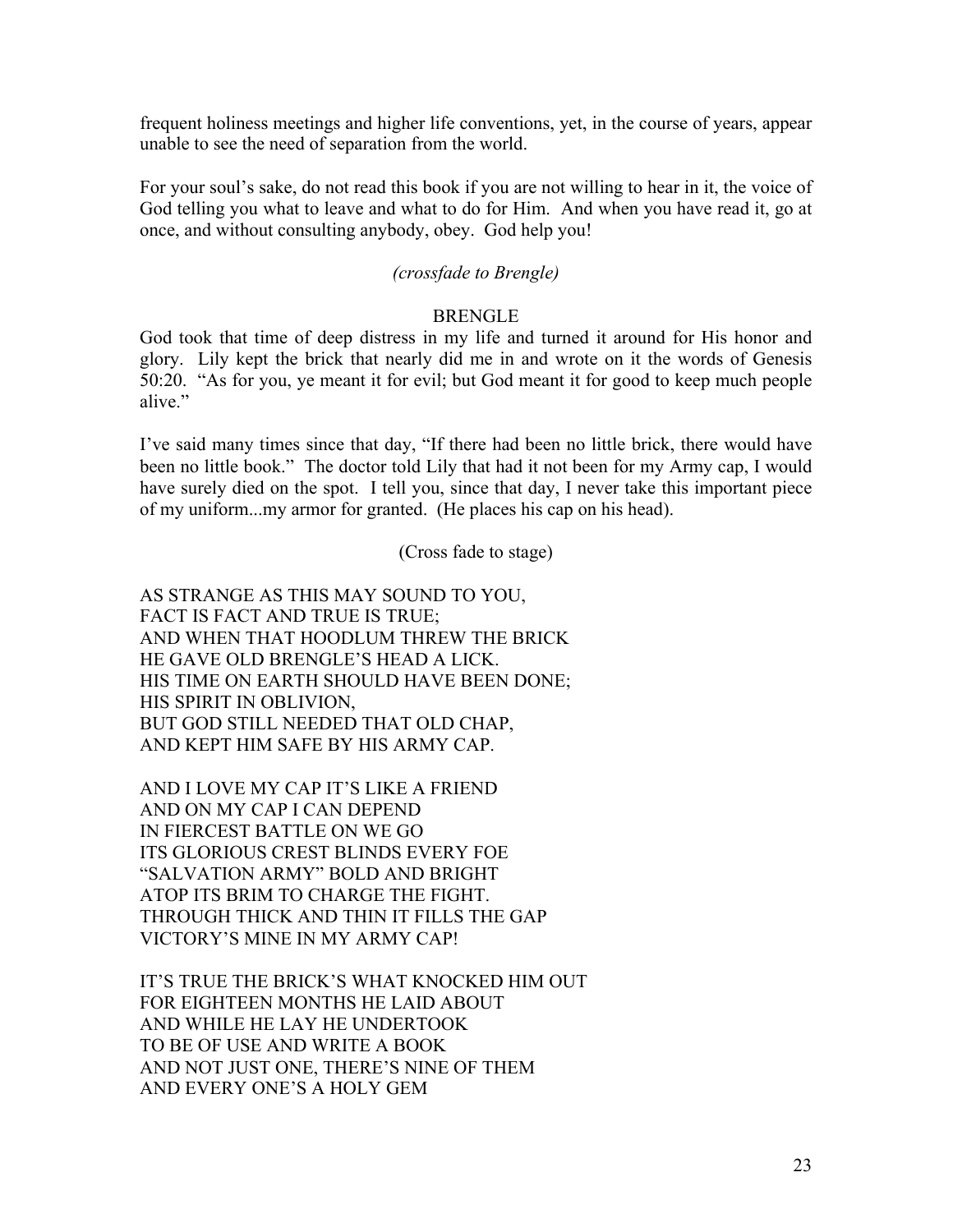SEE ALL THIS STEMS FROM ONE MISHAP GOD SAVED HIS LIFE BY HIS ARMY CAP!

AND I LOVE MY CAP IT'S LIKE A FRIEND AND ON MY CAP I CAN DEPEND IN FIERCEST BATTLE ON WE GO ITS GLORIOUS CREST BLINDS EVERY FOE "SALVATION ARMY" BOLD AND BRIGHT ATOP ITS BRIM TO CHARGE THE FIGHT. THROUGH THICK AND THIN IT FILLS THE GAP VICTORY'S MINE IN MY ARMY CAP!

SO WEAR YOUR CAP, WEAR IT WITH PRIDE AND SHOW THE WORLD YOU'RE ON GOD'S SIDE 'CAUSE WHEN THOSE BRICKS AND ROCKS ARE THROWN THE HEAD YOU SAVE MAY BE YOUR OWN!

AND I LOVE MY CAP IT'S LIKE A FRIEND AND ON MY CAP I CAN DEPEND IN FIERCEST BATTLE ON WE GO ITS GLORIOUS CREST BLINDS EVERY FOE "SALVATION ARMY" BOLD AND BRIGHT ATOP ITS BRIM TO CHARGE THE FIGHT. THROUGH THICK AND THIN IT FILLS THE GAP VICTORY'S MINE IN MY ARMY CAP! JOY! JOY! JOY! THERE IS JOY IN MY ARMY CAP!

## SCENE IX

#### BRENGLE

Over the next 39 years, God gave me the most incredible opportunities to preach the Gospel of Jesus Christ and the Doctrine of Holiness in every State of the Union, Canada, Australia and New Zealand, as well as most of Europe. In addition to *Helps to Holiness,* God enabled me, even with this grueling travel schedule and several physical set-backs, to write eight more books. I attribute this to the power of God, The Holy Spirit working in my life and to the wonderful soloist-secretaries the Army allowed to work with me. These officers were much more than secretaries to help me with my volumes of paperwork and correspondence; we were co-laborers in ministry.

(Cross fade to stage. The four soloist-secretaries are in a spaced line across the downstage area. They are dimly lit, but as each one speaks, they are hit with a spot.)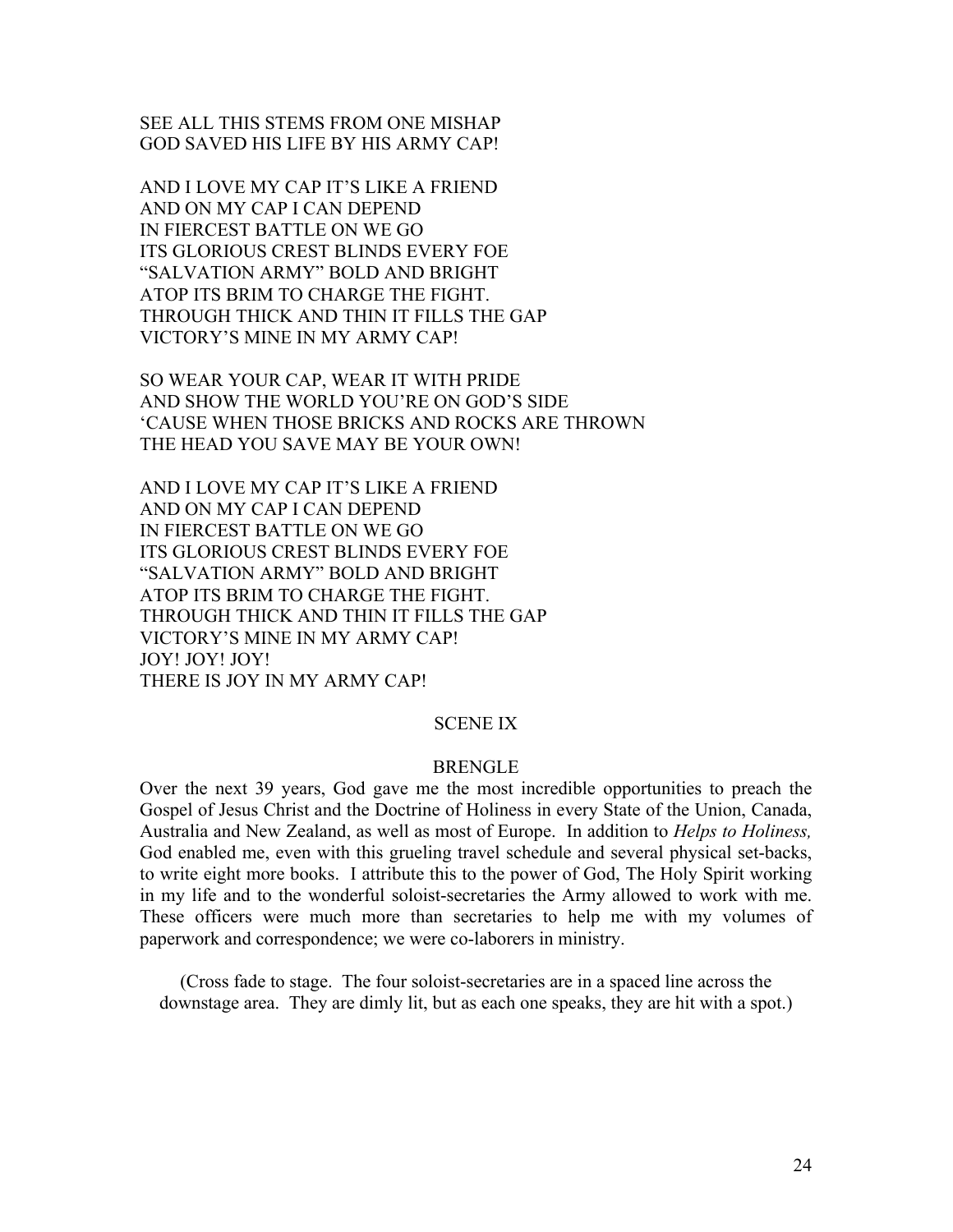# LORD

## (Picture of Lord & stats on tower screen)

As soloist-secretary to Colonel Brengle, I processed all his correspondence and paperwork. Then, whenever he preached, I sang before the message or led the altar service that followed

I remember him as a man of gentle humor. In commenting on his health he used to say, "I feel as well when I don't feel well as when I do feel well." And speaking about life's trouble, he said, "You can't prevent birds from flying around your head, but you don't have to let them build a nest in your hair."

He often asked me to sing his favorite song, "Trust, I Will Trust."

# BOUTERSE

## (Picture of Bouterse & stats on tower screen)

My association with Brengle started long before I served as his soloist-secretary. When my parents were corps officers in Asheville, North Carolina, then-Colonel Brengle came and conducted tent revival meetings for us. Later, when I was in the Navy, I encountered Colonel Brengle in Chicago conducting meetings in one of the Swedish Corps. He didn't remember me, but I remember telling him that I had been called to be a Salvation Army officer and that one day, I hoped to sing for him.

When I was commissioned as a Salvation Army officer, my first assignment was to serve as Colonel Brengle's soloist-secretary. He took me aside for a fatherly talk and said:

"Captain, your responsibility is to sing. I'll do the preaching. One of the young men that I used to have with me undertook to preach my sermons over again. He is no longer with me. You sing, I'll preach." I got the point. Colonel Brengle often requested me to sing, "Take My Life and Let it Be."

# COOKE

## (Picture of Cooke & stats up on tower screen)

I accompanied Brengle on his campaign to Sweden and Finland. His plain, yet powerful messages on the doctrine of Holiness and the importance of clean hands and pure hearts attracted wide attention. After one message, 43 people rushed the altar to seek this blessing. Almost fifteen hundred seekers came forward during that one campaign.

My time with Commissioner Brengle influenced my life profoundly. I was a bit of a songwriter and that influence spilled over into many things I wrote, such as:

I'VE GOT THE JOY, JOY, JOY, JOY, DOWN IN MY HEART DOWN IN MY HEART TO STAY.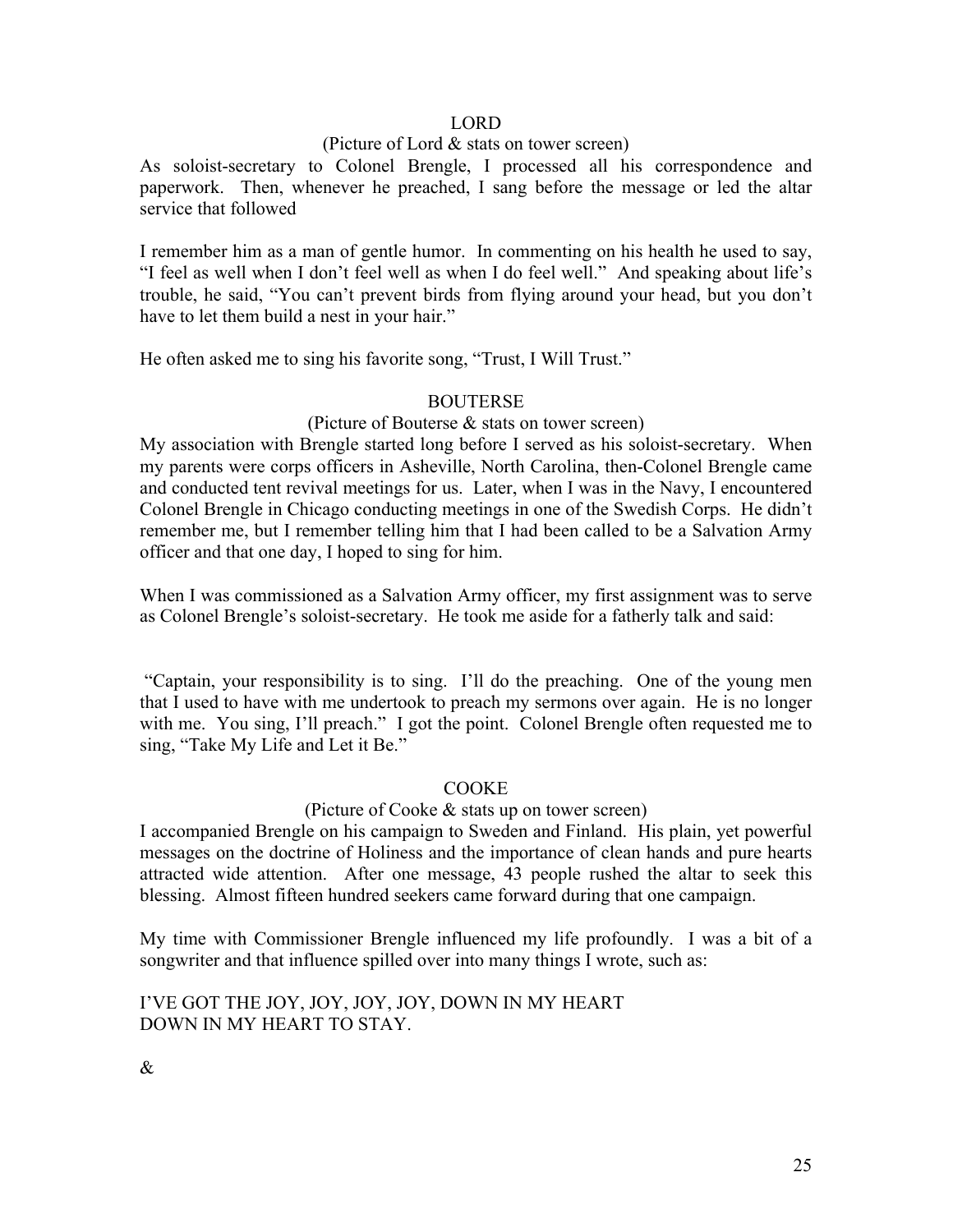## HEAVENLY SUNSHINE HEAVENLY SUNSHINE FLOODING MY SOUL WITH GLORY DIVINE.

Brengle would often ask me to sing, "Grace There Is My Every Debt to Pay."

## **MABEE**

## (Picture of Mabee & stats up on tower screens)

I was the first soloist-secretary to assist Brengle and had the privilege of walking in Heavenly places with him for seven years. He had a way of making everyone who met him for the first time feel as though they were meeting an old friend. In my estimation, Brengle was a prophet, not just for The Salvation Army, but for the world. His spirit could no more be restrained within The Army circle than the tides of the ocean can, themselves, be restrained.

One song he would ask me to sing before he preached was, "There is a Happy Land, Far, Far Away."

#### **MABEE**

THERE IS A HAPPY LAND FAR AWAY, WHERE SAINTS IN GLORY STAND BRIGHT AS DAY. O HOW THEY SWEETLY SING, "WORTHY OUR KING!" LOUD LET THEIR PRAISES RING!

#### **COOKE**

I sang: Grace There is my Every Debt to Pay.

GRACE THERE IS MY EV'RY DEBT TO PAY. BLOOD TO WASH MY EV'RY SIN AWAY. POWER TO KEEP ME CLEAN, SPOTLESS EACH DAY, YES, FOR ME, YES, FOR ME!

#### BOUTERSE

I sang: Take My Life and Let it Be.

TAKE MY LIFE AND LET IT BE CONSECRATED LORD TO THEE TAKE ALL MY MOMENTS AND TAKE ALL MY DAYS FLOWING IN CEASELESS PRAISE.

## LORD

I sang: Trust, I Will Trust.

TRUST I WILL TRUST ON HIM ALL CARE I LAY TRUST I WILL TRUST AND I WILL NEVER BE AFRAID. MY CARE ON HIM I'LL LAY AND I'LL NEVER BE AFRAID.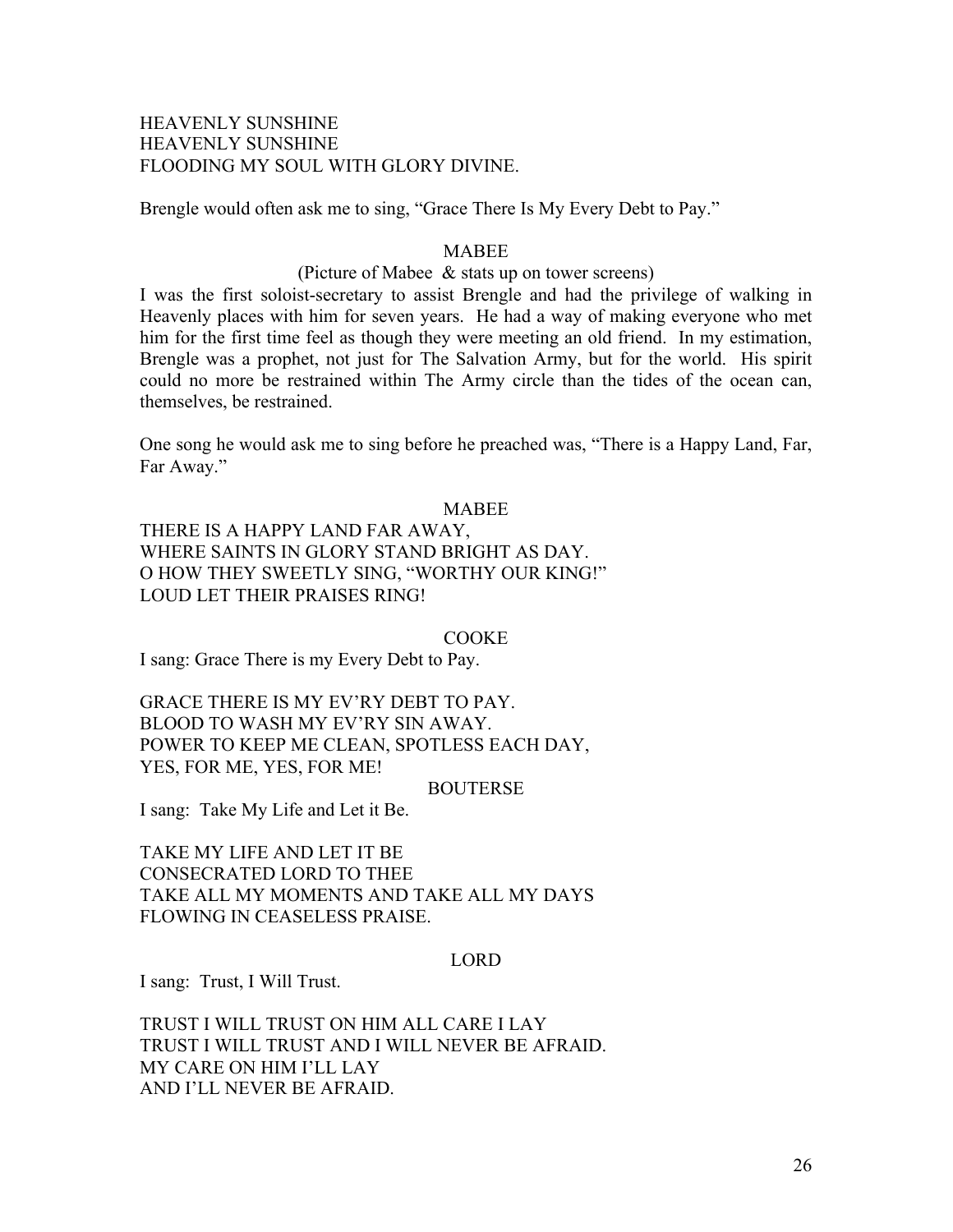# SCENE X (scene: Centennial Memorial Temple)

## BRENGLE

Retirement! Let no one imagine for a moment that I am depressed or saddened by retirement. Not a bit. Fall and winter have their place and charm as well as spring and summer, and I am rounding out the seasons of my life. My life has not always been an easy one. I have suffered much from subtle temptations and ill health during these years. I have toiled and wept much. I have been bereaved and left lonely. Several times I have been at death's door. But hallelujah, at seventy-one, I am free from pain and count myself well. I have had much joy along the way, sweet fellowship with my Lord, with loved ones, with dear comrades and friends.

From the beginning I have sought to proclaim our precious doctrine of Holiness, the experience, the action – that we Salvationists must maintain, otherwise we shall betray our trust; we shall lose our birthright, we shall cease to be a spiritual power in the earth; oh, we shall have a name to live, and yet be dead; and while we may still have titles and ranks to bestow upon our children, we shall have no heritage to bequeath them of martyrlike sacrifice, spiritual power, burning love or holy triumph.

We owe it to our Lord, who redeemed us by His Blood to become temples of the Holy Spirit. We owe it to that great cloud of witnesses who have gone before us to maintain this heritage they secured for us with their own tears and prayers, toil, agony and blood. And we owe it to our children and our children's children to lead them into the experience of Full Salvation. We must maintain our Holiness standard in both our teaching and our experience, for in doing so; this will be our glory and our joy.

## (Music cue)

Through all these years, to know Christ, in all His fullness has been the chief aim of my life. To be conformed to His image, my heart's true desire.

SELFISH AMBITION WAS ALL MY I LIVED FOR I WAS FOR SELF AND NOTHING MORE THEN HE FOUND ME AND O THE CHANGE WITHIN WHEN I SURRENDERED TO HIM.

TO KNOW HIM THAT'S ALL I ASK FORGIVEN ALL IN THE PAST TO LOVE HIM, TO SERVE HIM, REFLECTING HIM, WITHOUT, WITHIN. TO KNOW HIM THAT'S ALL I ASK